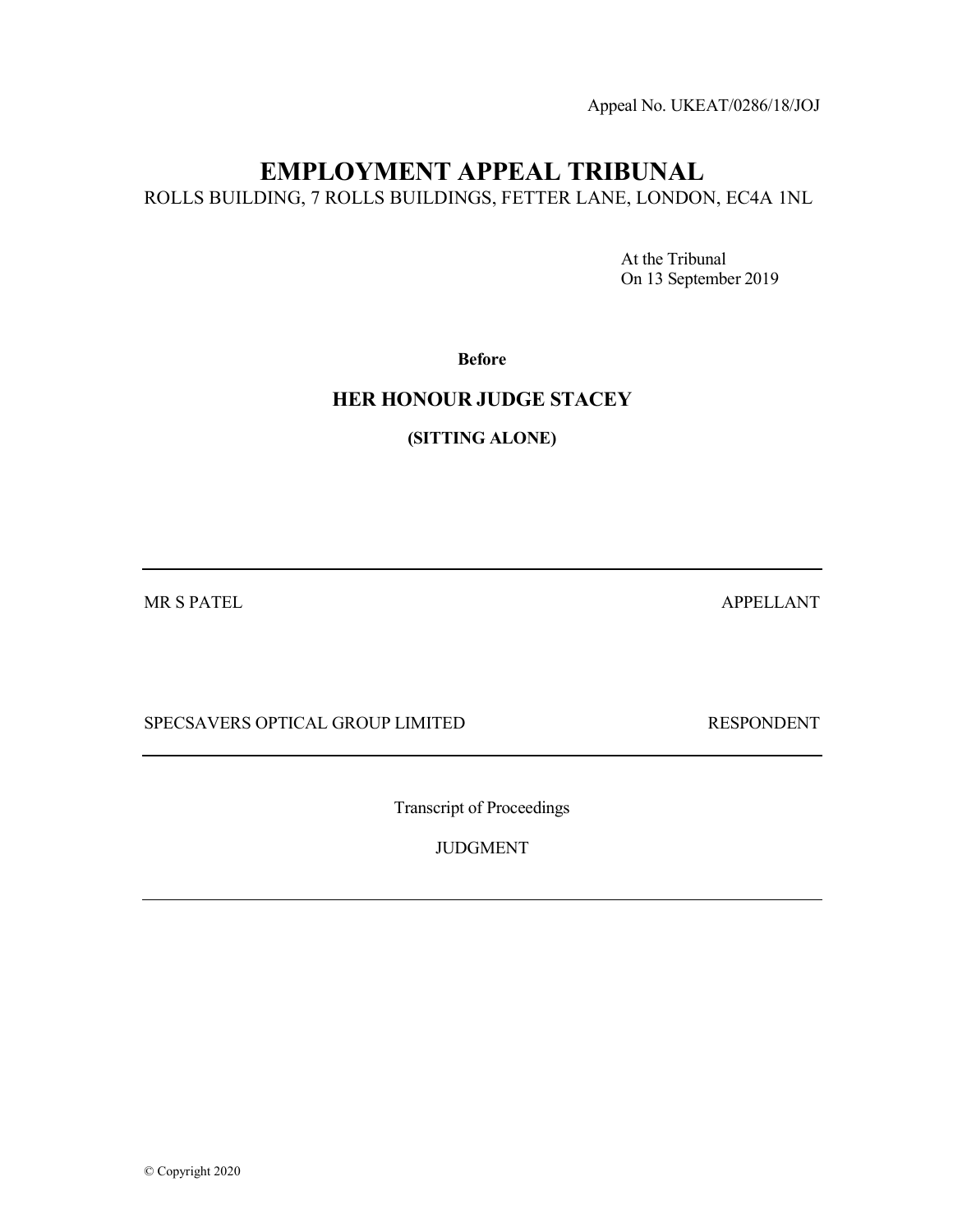# **APPEARANCES**

For the Appellant MR DELE OGUN (Solicitor) Instructed by: Akin Palmer LLP 3 Angel Gate 326 City Road London EC1V 2PT

For the Respondent MR ANDREW BLAKE (Of Counsel) Instructed by: Eversheds Sutherland (International) LLP Water Court 116-118 Canal Street Nottingham NG1 7HF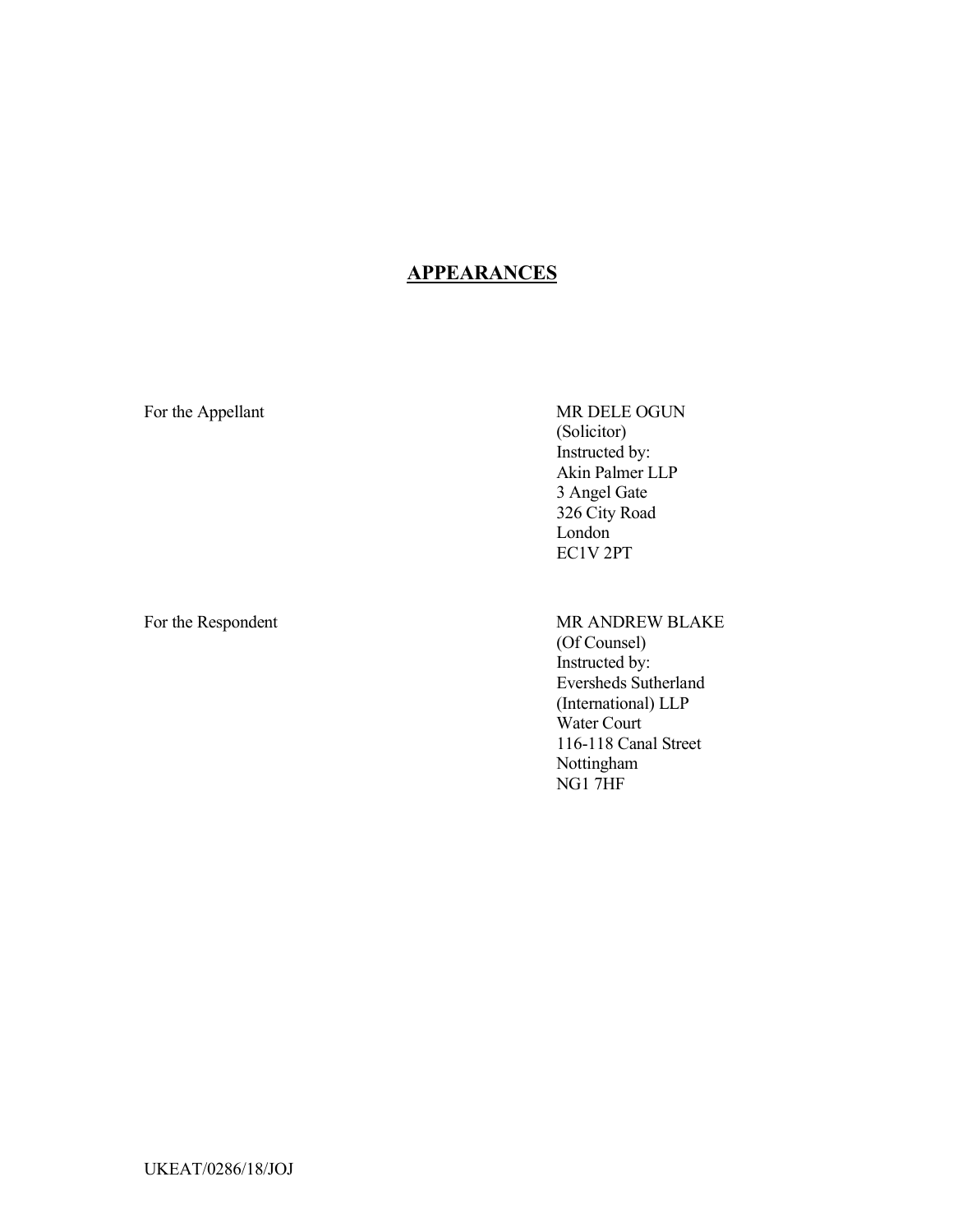#### SUMMARY

CONTRACT OF EMPLOYMENT – Whether established JURISDICTIONAL POINTS – Worker, employee or neither PRACTICE AND PROCEDURE – Amendment PRACTICE AND PROCEDURE – Application/claim

On the specific grounds of appeal put forward by the Appellant (the Claimant before the ET), the ET had not erred in refusing the application by the Claimant to add a second respondent to the claim when he did not have an ACAS Early Conciliation Certificate in respect of the proposed Second Respondent. The Claimant's request to amend the grounds of appeal on the day of the hearing to widen the grounds of appeal was refused: paragraphs 3.5 and 3.12 of the PD applied and Khudados v Leggate [2005] IRLR 540 followed.

The Claimant had not established that the Tribunal's written reasons had deviated from the oral extempore judgment and in any event as per The Partners of Haxby Practice v Collen [2012] UKEAT/0120/12/DM (Underhill P), and Ministry of Justice v Blackford [2018] IRLR 688 (Lady Wise), the written reasons prevailed over the oral reasons.

The Tribunal did not err in concluding that the Claimant had a contract of employment only with the proposed Second Respondent and that he did not have dual employment contract with two different employers (the First Respondent and proposed Second Respondent) for the same job and work. There was no reason to deviate from the principle that one person cannot have two employers in respect of the same employment on the facts of this case. The line of authorities from Laugher v Pointer (1826) 5 B & C 547 to Cairns v Visteon UK Ltd [2007] ICR 616 followed.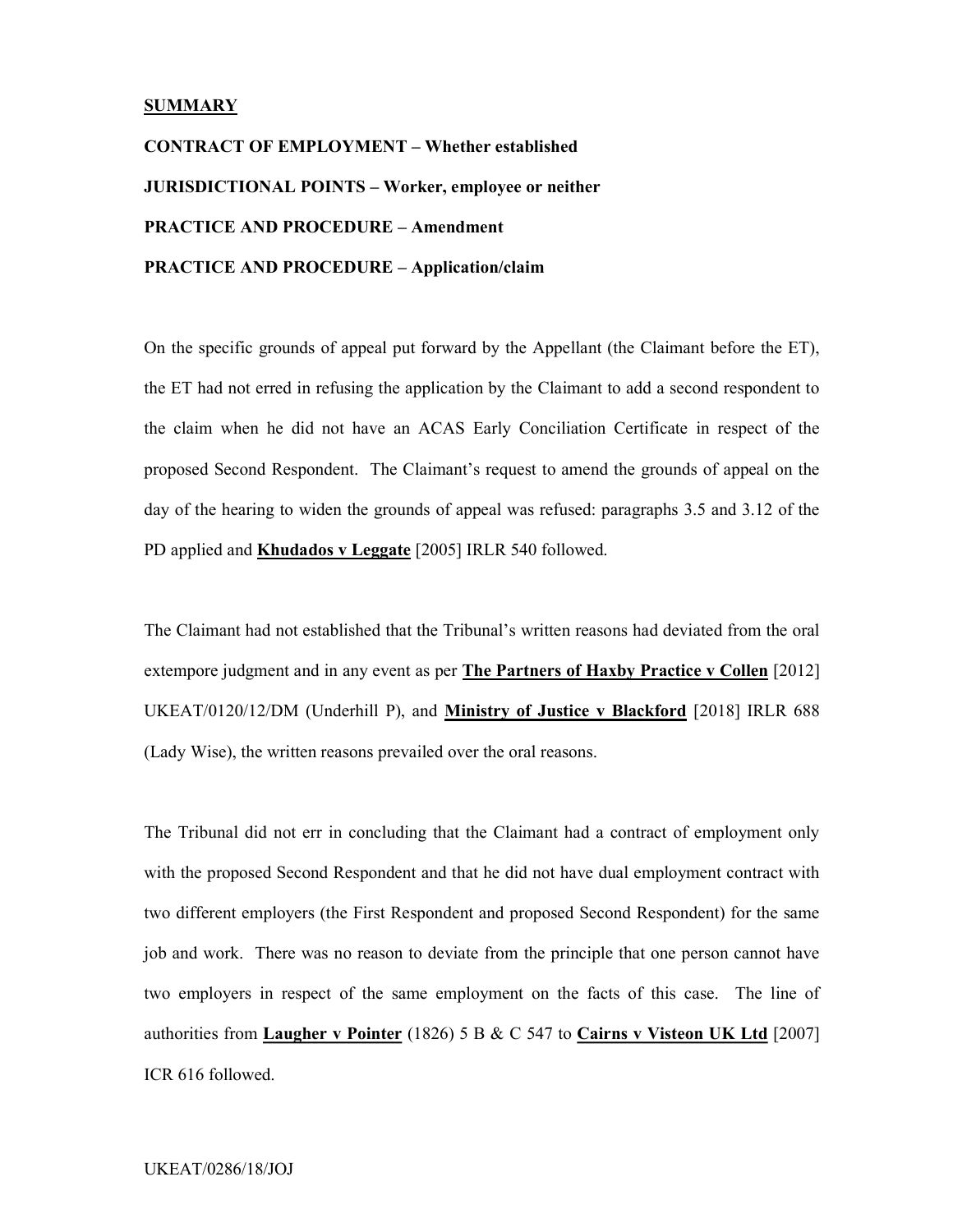### HER HONOUR JUDGE STACEY

B

C

D

E

A

whether the Employment Tribunal ("the ET") erred in its finding that the Claimant was not employed by two employers simultaneously: the dual-employment point. The second is whether the Tribunal erred in refusing to allow the Claimant to amend his claim to add a second Respondent. The Decision under appeal is the Judgment of Employment Judge Holbrook sitting in the Liverpool region on 2 July 2018 at a Preliminary Hearing, with Reasons sent to the parties on 16 August 2018. I shall continue to refer to the Appellant as the Claimant and the Respondent as the Respondent, although, since there are three potential Respondents within the Specsavers group, all of whom are represented by Mr Blake, in order to avoid confusion, I shall mainly refer to them by name.

1. Two linked issues arise for determination in this substantive appeal today. The first is

2. Kerr J gave permission for the appeal to proceed to a full hearing on both grounds put forward by the Claimant which Kerr J summarised as (1) that it was arguable that the Employment Judge erred by ruling against dual employment and/or (2) in shutting out the claim by refusing to allow an appropriate amendment to substitute a different Respondent. He noted that the former question is one of mixed fact and law and the latter depends on whether the discretion to refuse to allow an amendment was properly exercised.

G

F

# Amendment application

3. The precise formulation of the second ground of appeal is important. It was formulated as a perversity appeal challenging the Tribunal's finding of fact that the Claimant had told ACAS that he wished to bring his claim against two Respondents and a challenge that the oral reasons for the Tribunal's decision differed to those in the written judgment, as the Claimant's

H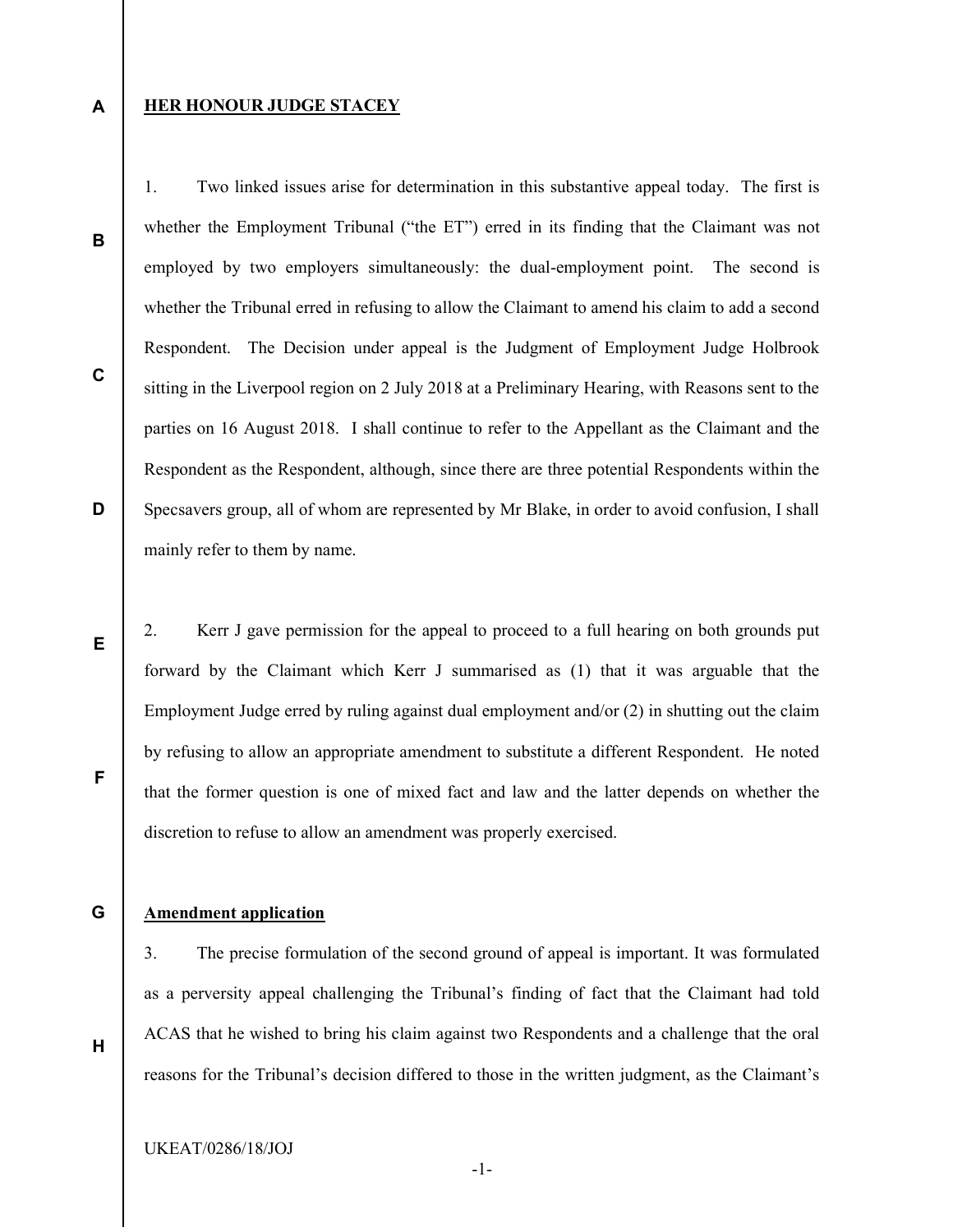A recollection was that in its extempore judgment the Tribunal accepted that he had told ACAS about having two employers.

B

C

D

4. Today the Claimant has sought to add a further limb to ground 2, which was not presaged in the original grounds for which permission had been given and for which the Respondent was unprepared. He sought to widen the appeal to challenge the refusal to consider the exercise of the Tribunal's discretion to grant permission to amend the claim more generally by reference to the full width of its powers under Rule 34 of the ET Rules of Procedure. From what I understood to be the proposed further ground from the discussion with Mr Ogun, I did not rule out the possibility of allowing an amendment that could, in due course be considered under the Rule 3 procedure on the papers, but needed first to see the proposed draft amendment in writing. When the proposed further ground of appeal was committed to writing and produced over the short adjournment, I considered the matter further in greater detail. The proposed additional ground was as follows:

> "2.5 In exercising its discretion under Rule 34 the Tribunal was obliged to take account of the fact that the Claimant had substantially complied with the requirement for early conciliation in his matter having regard to the close corporate relationship between SOG and SSL/SVL in accordance with the EAT decision of Mr Justice Langstaff in Drake International Systems Ltd v Blue Arrow."

E

F

5. Starting with the procedural aspects, paragraph 3.5 of the PD 2018 makes clear that the grounds of appeal relied on must be clearly identified and set out. By paragraph 3.12 of the PD no party has the right to amend any Notice of Appeal without the prior permission of the EAT. Any application for permission to amend must be made as soon as practicable and must be accompanied by a draft of the amended Notice of Appeal which makes clear the precise amendments for which permission is sought. PD 13.6 sets out the formalities concerning the format and layout required to clearly identify the proposed amendments.

H

G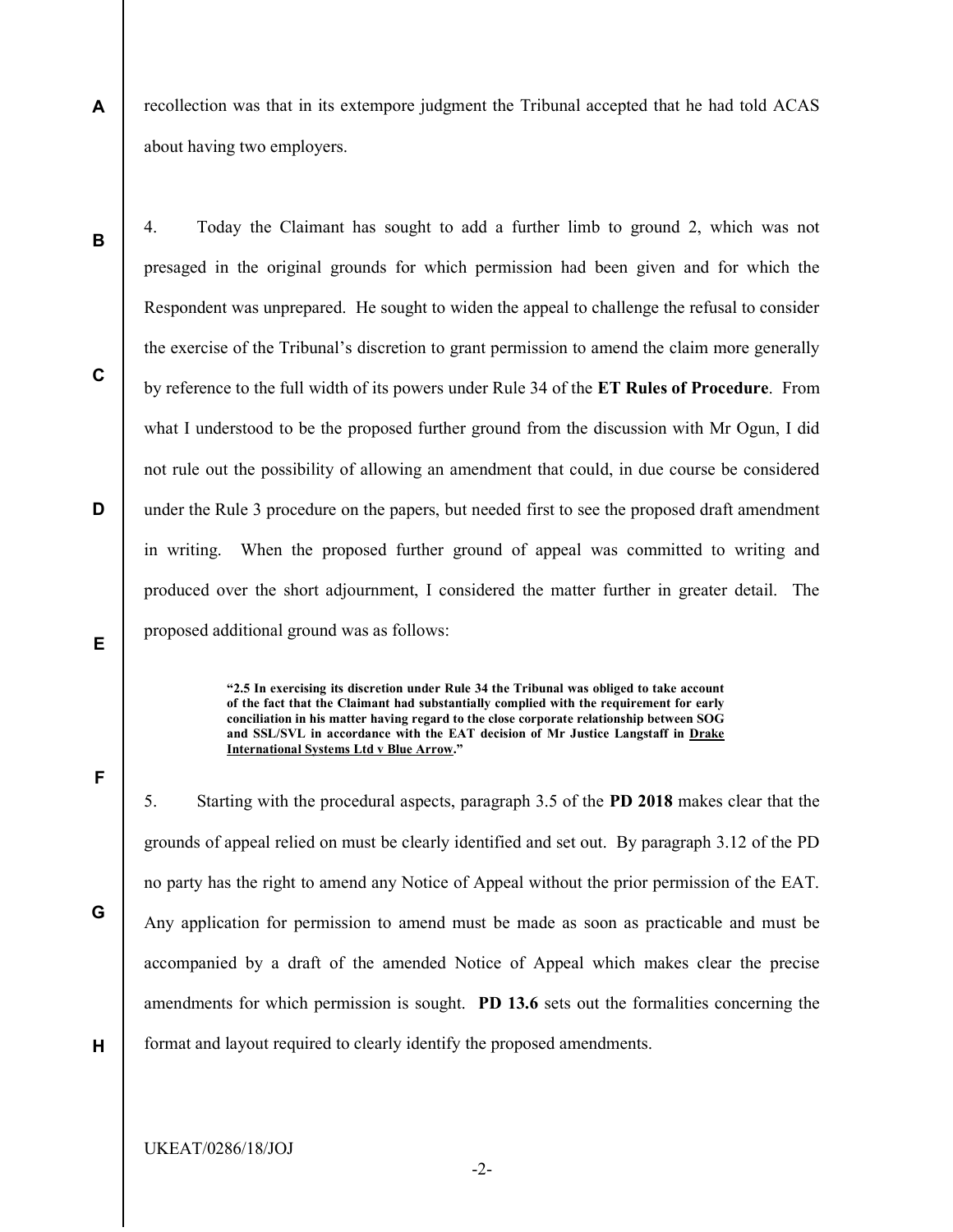- 6. The leading case on the principles to be applied when considering an amendment application is Khudados v Leggate [2005] IRLR 540. Applying the Khudados factors, the application before me comes very late in the day at the outset of the Full Appeal Hearing. The application has not been made as soon as reasonably practicable and is therefore in breach of para 3.12 of the PD.
- C

D

E

F

G

H

A

B

7. Mr Ogun acknowledged that he had known the arguments he now intended to advance all along and indeed, had deployed them at the ET, but he mistakenly considered that the grounds of appeal encompassed what he now says he would like to argue. It was an honest, but not an acceptable explanation, as the original specific grounds of appeal do not begin to cover the ground now sought to be advanced. I rejected his argument that the wording of Kerr J in permitting the appeal to proceed to a full hearing on a paper sift in the authority to proceed document effectively widened the grounds of appeal. The argument is misplaced. The grounds of appeal are those put forward by the Claimant and Kerr J's observations merely note that the Claimant seeks to challenge the amendment ruling. It does not substitute or alter the wording of the grounds of appeal that the Claimant has formulated.

8. Thirdly, there will be a significant delay. Assuming the amended ground passes the sift procedure, it will require time for the Respondent to respond to the appeal and a further hearing will be necessary, by which time the matter will be more stale than it currently is. Success for the Claimant would mean that the Employment Tribunal would be asked to consider again the merits of the Claimant's amendment application to add SVL as a Respondent. If that application was successful, given that there was no dispute that SVL was the (or one of) the Claimant's employer, the substantive merits of his unfair and wrongful dismissal claims and Equality Act claim would then need to be considered. On a conservative estimate it could add

UKEAT/0286/18/JOJ

-3-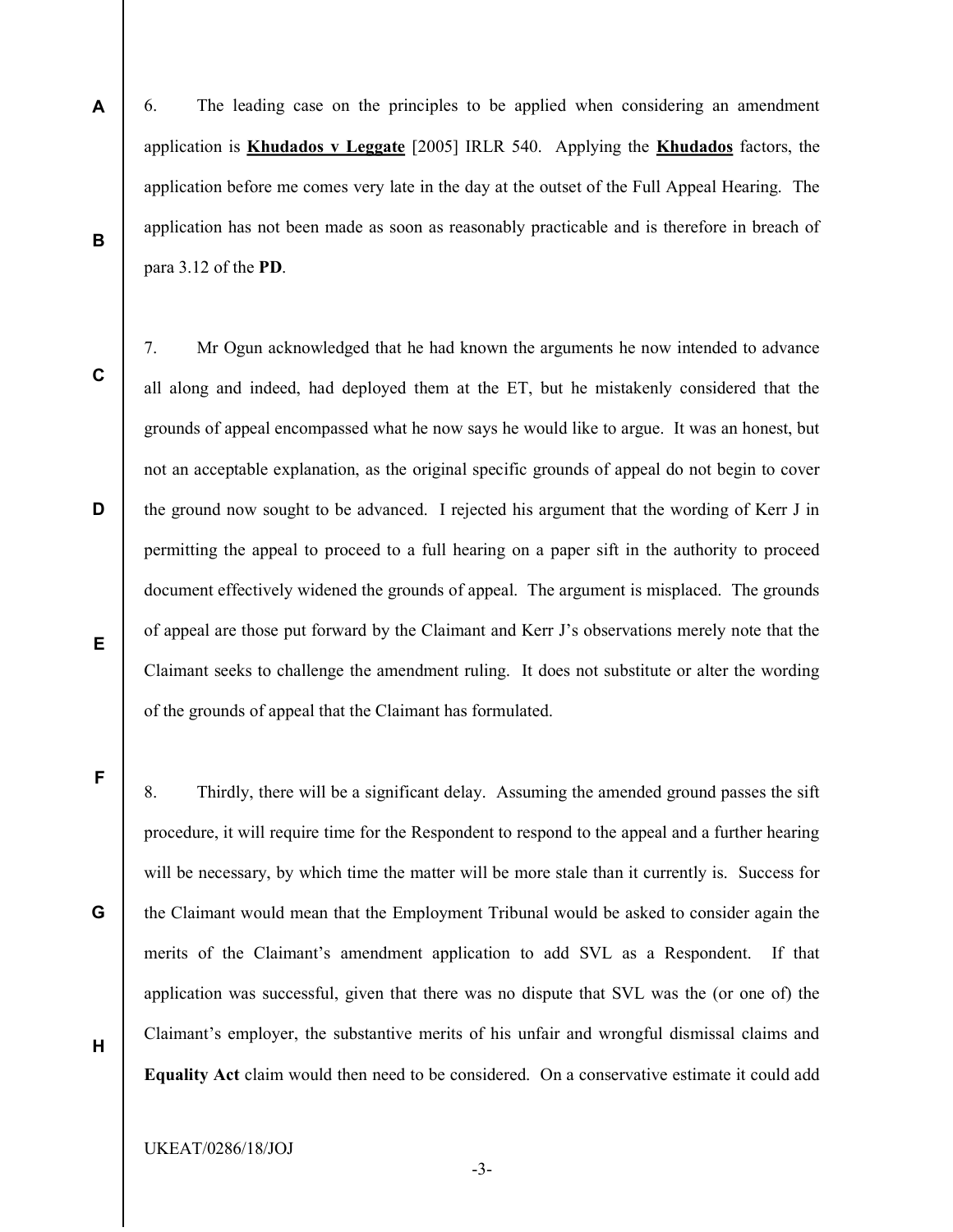A B a year to the proceedings if the amendment application were to be granted. There will be prejudice to the Respondent because if the appeal is ultimately successful, it is likely that a number of relevant witnesses will have left the organisation who may well not have done if this had been raised as soon as reasonably practicable in accordance with the Practice Direction.

9. The public interest of the EAT efficiently conducting its business is not well served by piecemeal hearings and if this had been properly pleaded in the first place, we would have been able to deal with everything today.

C

D

E F G 10. What allowed me initially to conclude that I should give Mr Ogun an opportunity to put forward a draft amendment for consideration in accordance with PD paragraph 3.12 and 16, was my concern that an amended ground of appeal could have genuine prospects of success. Having read the proposed amendment that Mr Ogun seeks to make, I am less confident that that is the case. What is now sought to be challenged is a suggestion that the Tribunal did not take account of the fact that the Claimant had substantially complied with the requirements of early conciliation. However, it is apparent from the Tribunal's decision that the Employment Judge spent considerable time considering and evaluating the extent of the Claimant's compliance with early conciliation and it would be hard to see how their analysis of that factor went beyond the limits of the Tribunal's wide powers of case management in relation to that specific consideration. The wider arguments about the exercise of the discretion under Rule 34 are not encompassed in the proposed amendment. The proposed amended grounds do not seek to argue a failure to consider other rule 34 factors such as are set out in Cocking v Sandhurst (Stationers) Ltd [1974] ICR 650 or Selkent Bus Co Ltd v Moore [1996] ICR 836 contrary to my anticipation before seeing the proposed amendment in writing. Having seen the proposed

H

-4-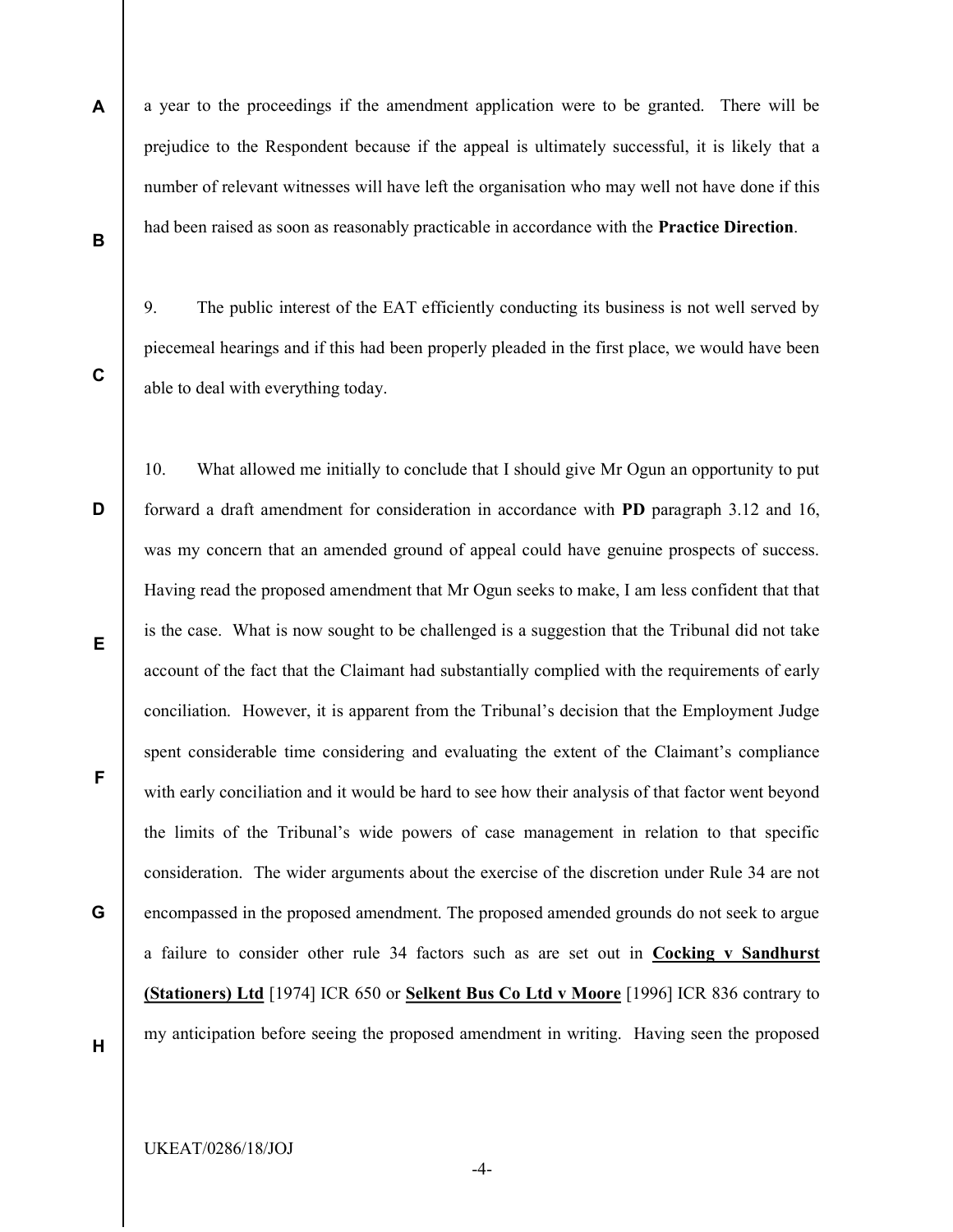- A draft I therefore conclude that the Claimant is not being deprived of a fairly arguable ground of appeal as it does not give the appeal a reasonable prospect of success at a final hearing.
	- 11. I therefore refuse the application for permission to amend the Notice of Appeal.
	- 12. This is my ruling on the extant grounds.
- C

D

B

## Background and Tribunal Decision

13. Following his summary dismissal on 21 September 2017, the Claimant initiated early conciliation through ACAS in respect of the Respondent, Specsavers Optical Group Limited ("SOG") and duly obtained an appropriate early conciliation certificate ("ECC") naming SOG after conciliation had been unsuccessful. On 9 February 2018, the Claimant submitted a Tribunal claim form naming both SOG and Skelmersdale Specsavers Limited ("SSL") as Respondents for unfair and wrongful dismissal under the Employment Rights Act 1996 ("ERA") and also, a claim of victimisation under Section  $27(1)(b)$  of the Equality Act 2010 ("the EQA"). The victimisation claim is somewhat problematic, as no protected act within the meaning of subsection two of Section  $27(2)$  of the EQA 2010 is identified in the ET1, but that is an issue yet to be explored by the Tribunal, as I understand it.

E

F

G

H

14. The claim against SSL was dismissed on the papers by a Judge because of the Claimant's failure to name it as a prospective Respondent in the early conciliation procedure. The Claimant exercised his right to ask for a reconsideration of that Decision and in due course a Preliminary Hearing was listed to consider three matters. Firstly to consider if the Claimant had ever been an employee of SOG, secondly to reconsider the rejection of the claims against SSL and thirdly to decide whether a third respondent, Skelmersdale Visionplus Limited (SVL)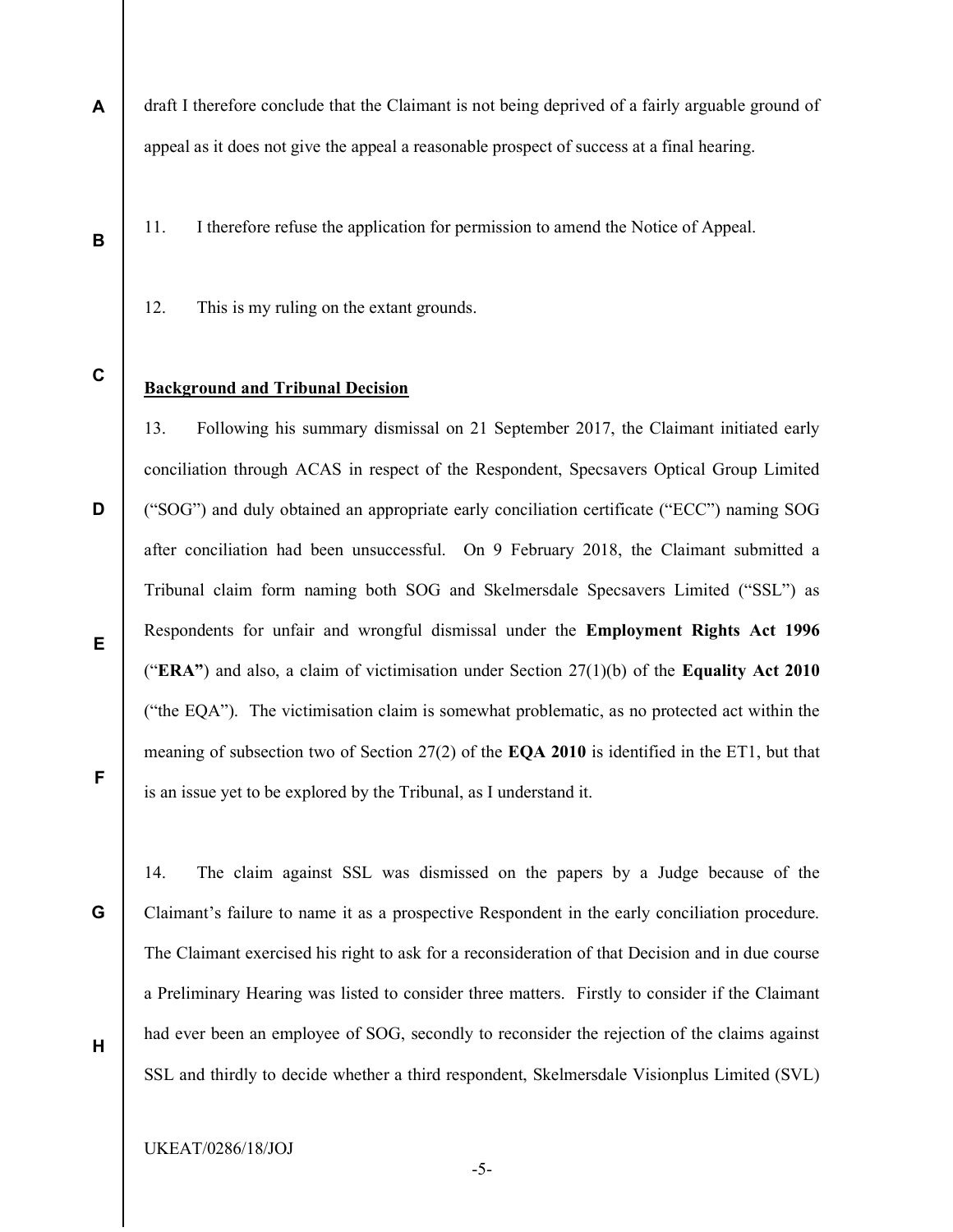A B should be added or substituted as a respondent in the proceedings. The second issue, the Tribunal's refusal to accept the claim in respect of SSL is no longer an issue today as the Claimant accepts that SSL was not and has never been his employer. However, he says that he mistakenly cited SSL instead of its wholly-owned subsidiary, SVL, as one of his employers on the ET1 form and that he was employed by both SOG and SVL at the same time.

15. The two matters remaining therefore are the Tribunal's Judgment that the Claimant was not an employee of SOG and their refusal to allow him to add or substitute SVL as a Respondent in the Tribunal proceeding, both of which are challenged in this appeal on the grounds set out in the existing grounds of appeal.

D

E

C

## The Background Findings of the Tribunal

16. SOG is the principal trading company of Specsavers Group which operates about 800 retail opticians' stores in the UK. In Skelmersdale and most of its other stores, the store is operated as a joint venture between SOG and individuals who may be ophthalmic opticians, dispensing opticians or retailers. Mr Patel is an optician and, from February 2011 until his dismissal on 21 September 2017, he had operated the Specsavers store in Skelmersdale pursuant to such a joint venture. Under the Specsavers joint-venture model, the store was run by two companies, one being a holding a company (SSL in this case) and one being the trading company (SVL in this case) which is wholly owned by the holding company. Each were specifically set up for that purpose.

F

G

H

17. Each individual such as Mr Patel, the Claimant in this case, who successfully applies to be a joint-venture partner ("JVP") to run a Specsavers store, enters into a written contract of employment with the store trading company (SVL in this case) of which he or she is a Director.

-6-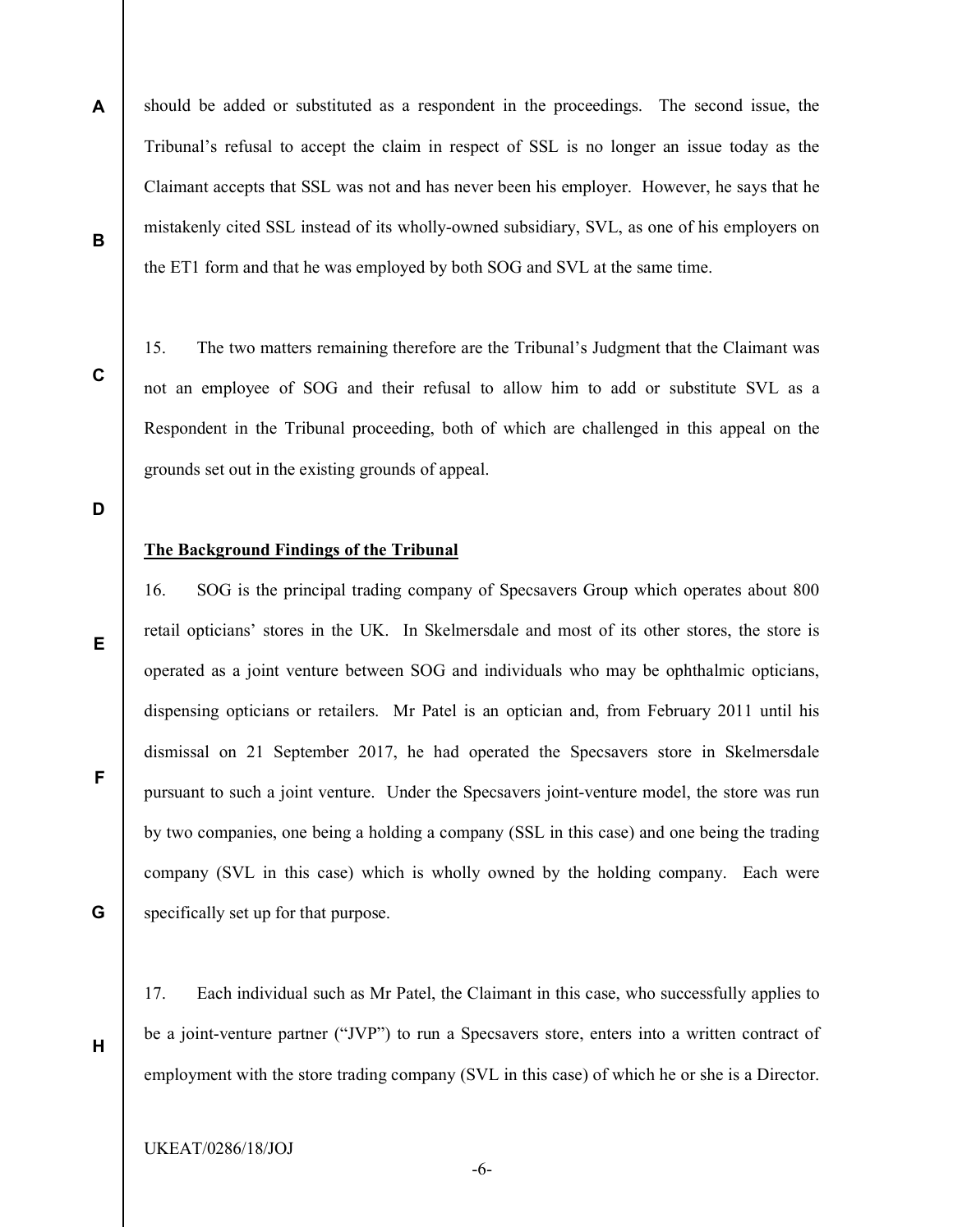A B The JVP or JVPs (there may be more than one) is or are also shareholder(s) in the holding company (SSL in this case) as is SOG. A separate shareholders' agreement is entered into which governs the relationship between the JVPs and SOG vis-à-vis the holding company and its trading subsidiary. In this case, SSL was the relevant holding company for the purposes of the joint venture involving the Claimant in this case. It held all the shares in SVL which was the trading company for the Skelmersdale store. At the beginning, there was a second JVP who has since left and who is irrelevant for the purposes of this appeal.

C

18. Upon entering into the joint venture, Mr Patel acquired 25% of the shares in SSL which he retained until his dismissed in 2017. By 2017, all the remaining 75% shares were held by SOG (SOG having acquired the shareholding of the departing original co JVP with Mr Patel). By 2017, the Directors of both SSL and SVL were the Claimant, SOG as a Corporate Director and Mary Perkins, a member of the family who founded the Specsavers Group.

19. On completion of the joint venture on 28 February 2011, Directors' resolutions of SSL and SVL were passed, appointing the Claimant as a Director of both companies. SVL passed a resolution to enter into an employment contract with him. The Tribunal found that the written service contract between the Claimant and SVL contains all the kinds of provisions about duties and benefits which one would ordinarily expect to find in a contract of employment. At the same time, the Claimant entered into a shareholders' agreement with SSL (the Shareholders' Agreement) as did the fellow JVP who has since departed and is no longer a JVP or shareholder or employee of either SSL or SVL. SOG was also a party to the Shareholders' Agreement as already stated above. Under the Shareholders' Agreement, the day-to-day running of the store was entrusted to Mr Patel and the other JVP who were entitled to retain any distributable profits in addition to salary from their employment. The agreement provided for the payment of a

-7-

UKEAT/0286/18/JOJ

E

F

G

H

D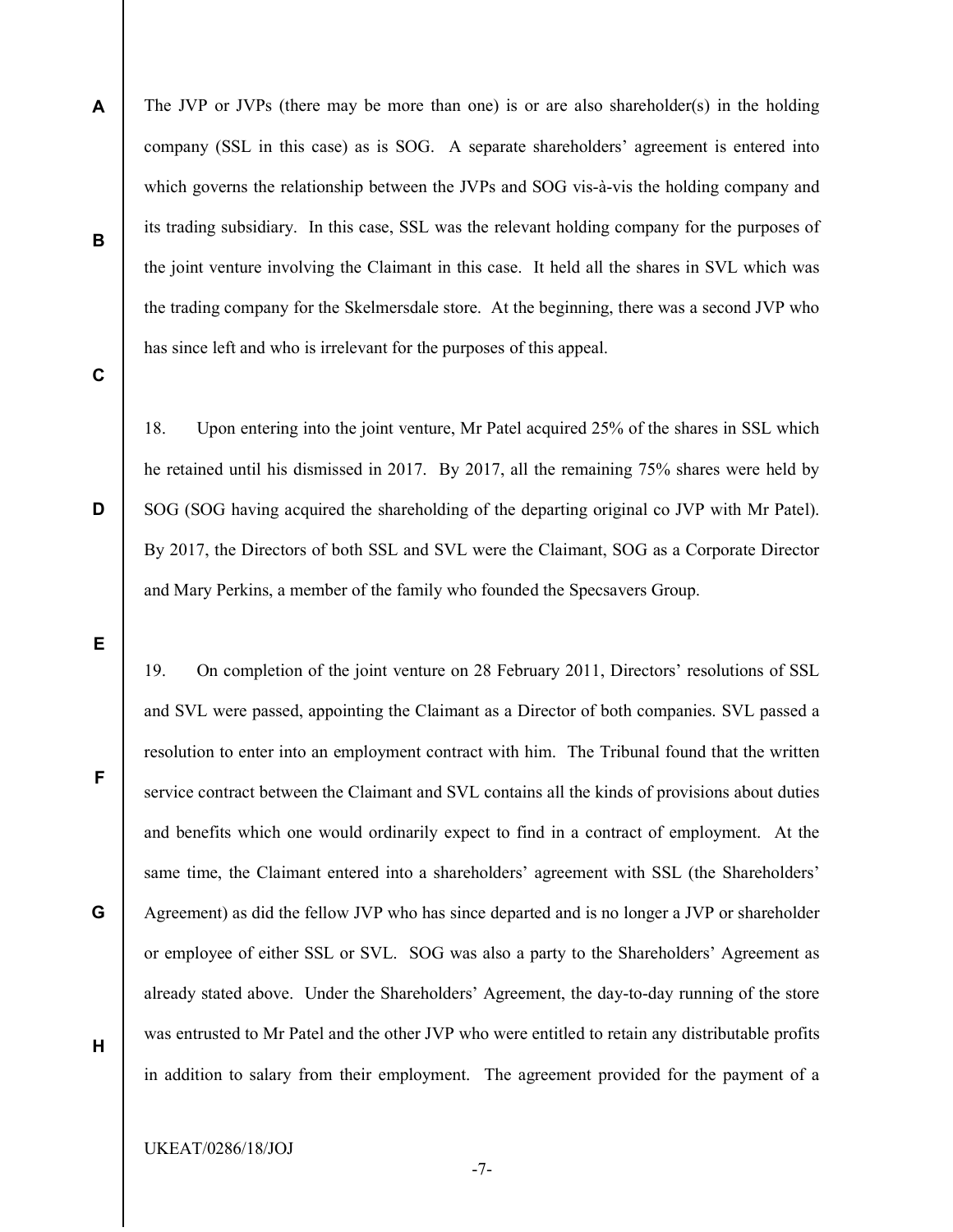A B management fee to SOG of 6.5% of gross sales in each month in return for which SOG would provide a range of services to the business, including marketing, banking, payroll and IT support. Other services, such as the conduct of grievance and disciplinary investigations, were also provided to SVL by SOG on an ad hoc basis for additional payment. There were a number of those during the course of Mr Patel's involvement with the Skelmersdale store when the SVL board of Directors appointed SOG to investigate grievance complaints made by members of staff at the store, on SVL's behalf.

C

D

20. In the spring of 2017, SVL resolved to appoint SOG to conduct an investigation into alleged misconduct by Mr Patel on behalf of SVL. On 5 July 2017, SVL board resolved that disciplinary proceedings should be instigated against Mr Patel and that SOG be appointed to conduct the disciplinary process, once again on SVL's behalf. A disciplinary hearing was conducted by the Head of Human Resources at SOG, once again, on behalf of SVL who recommended to the board that Mr Patel be dismissed for gross misconduct. The recommendation was considered at a meeting of SVL Directors on 21 September 2017, which Mr Patel attended, when it was resolved to terminate his employment with immediate effect.

E

F

G

21. Within the period of three months following his termination, Mr Patel contacted ACAS pursuant to the early conciliation procedures in Section 18A of the Employment Tribunals Act 1996 and notified ACAS that the prospective Respondent to his claim was SOG. The Tribunal found that he did not notify ACAS that he also intended to make a claim against a second Respondent. After the attempts at conciliation were unsuccessful, ACAS duly issued an ECC naming SOG alone as the potential Respondent. The Tribunal found that Mr Patel always intended to name two Respondents in the ET claim, but he only informed ACAS about one during the early conciliation process. He had in fact intended to name SVL as a second

H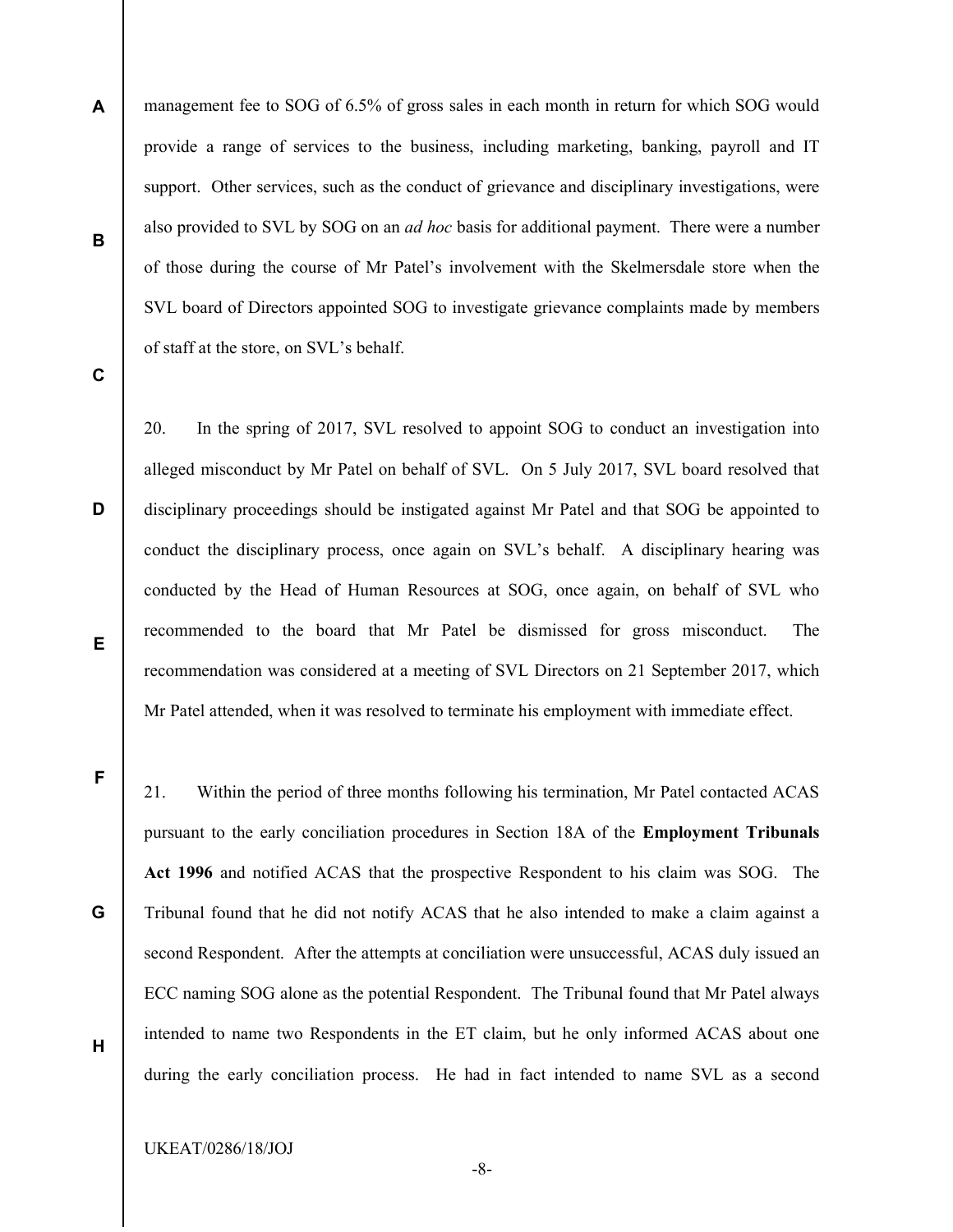A Respondent, but when he submitted his claim form in February 2018 within the applicable time limits the Claimant mistakenly named SSL as a second Respondent, which the Tribunal accepted was a clerical error.

# B

C

D

E

F

G

H

#### The Tribunal's Findings on Employment

22. Having made the findings summarised above, the Tribunal considered the Claimant's employment status in paragraphs 15 to 23 of its Decision. The Respondent contended that the Claimant was employed by SVL as his sole employer, whilst the Claimant argued that he was employed by SOG, or, in the alternative, by SOG and SVL jointly. No-one was suggesting that he was employed by SSL. The Tribunal found that he was employed by SVL as his sole employer. Its reasoning was as follows:

> "18. I do not accept the submissions made on Mr Patel's behalf. Although the corporate structure which was put in place for the purpose of the joint-venture creates a degree of complexity, the relationships between the parties were nevertheless clear. Mr Patel was employed by SVL. This was not a case of dual employment – he was not employed by SOG.

19. In coming to this conclusion, I have taken full account of the contractual documentation referred to above. In particular, I note that Mr Patel entered into a written contract of employment with SVL. This was not a sham arrangement. Nor was the service contract inconsistent with, or superseded by, the shareholders' agreement. The service contract dealt with the terms and conditions of Mr Patel's employment with SVL, whereas the shareholders' agreement focused on the business activities of the store, the provision of (and payments for) corporate services, and entitlements to profits. The shareholders' agreement does not evidence a separate employment relationship between Mr Patel and SOG.

20. It is misleading to say that Mr Patel's salary was paid by SOG. It is correct that SVL did not have its own bank account (its money being held by SOG on its behalf) and that, as a matter of financial mechanics, salary payments were made by SOG's payroll department. However, it is clear that SOG was acting as SVL's agent in this regard and that the money paid to Mr Patel was money belonging to SVL. This is apparent from the fact that the partners' salaries (including Mr Patel's) appear as expenditure in SVL's profit and loss statement in its annual accounts. As far as payslips were concerned, whilst these were again processed and issued by SOG's payroll department, they all bore SVL's name.

21. These were services provided by SOG pursuant to the shareholders' agreement in return for the management fee. However, it is also clear that, where additional services were provided by SOG on an ad hoc basis (such as grievance investigations and disciplinary processes), SOG's activities were carried out on SVL's behalf. I note, for example, that letters sent to Mr Patel by SOG during the disciplinary process either stated that they were sent on behalf of SVL or that they were signed by an authorised signatory for SOG, SOG being company secretary of SVL.

22.. Mr Patel worked under the control of SVL's board of directors (of which he was a member) and it is clear that the board made key decisions about his employment, including resolutions to enter into a service contract with him and ultimately, to dismiss him. The fact that the initial selection process which led to Mr Patel's appointment was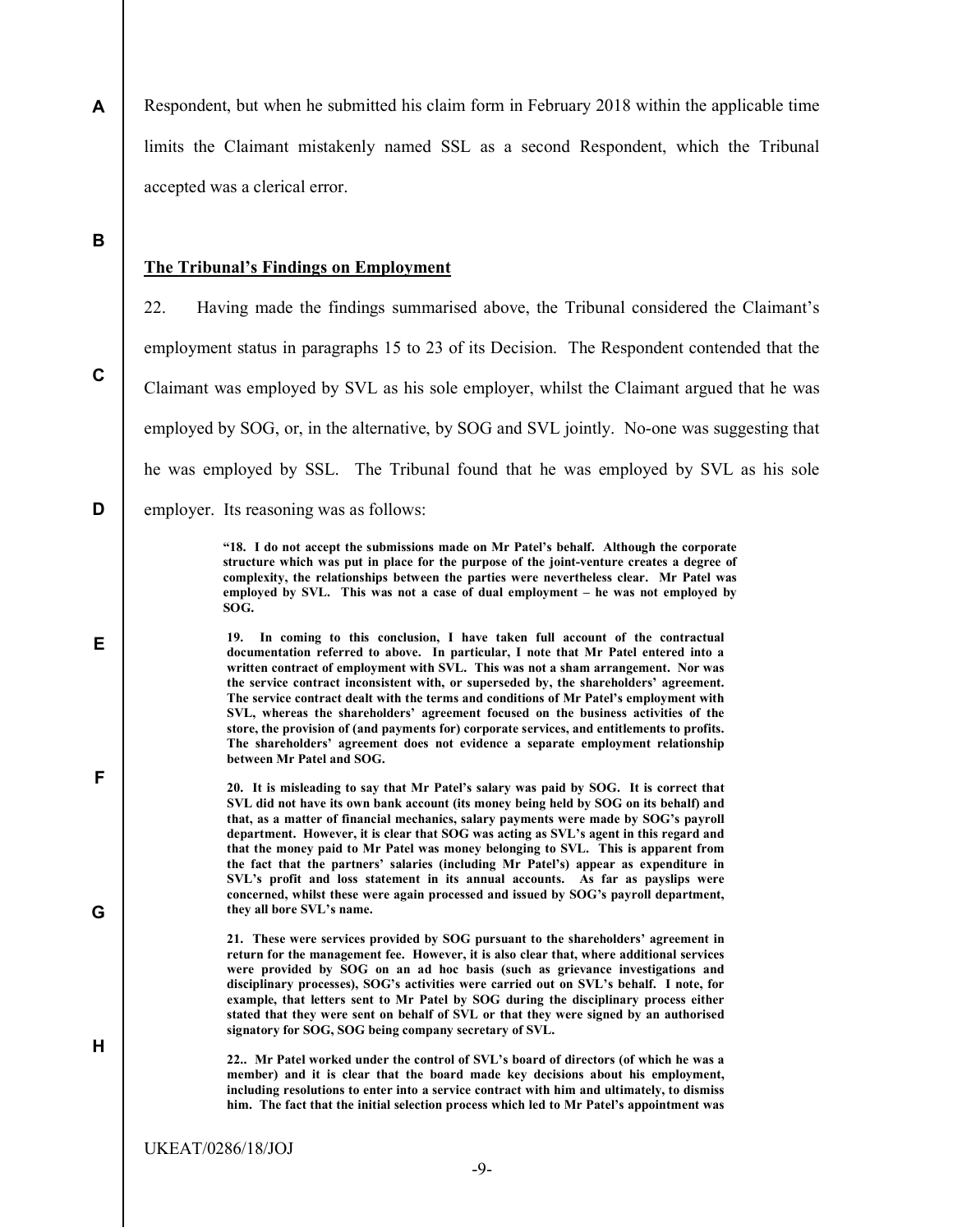handled by SOG does not detract from this. SOG was itself a director of SVL and it therefore had a say in the decisions made by the board. Indeed, it appears that, in practice, it had a controlling influence over those decisions because the SOG representative attended board meetings also tended to represent the other director, Mary Perkins. Nevertheless, those decisions were still the decisions of SVL and it was the company which exercised control over Mr Patel as its employee.

23. Finally in this regard, I note that in particularising his claims in the ET1, Mr Patel stated "The Claimant was employed as a dispensing optician by Skelmersdale Visionplus Limited ("SVL")". I am satisfied that this was indeed the correct representation of the position: SVL was Mr Patel's employer."

23. The Claimant considers the Tribunal to have erred in law by rejecting the dual employment argument, but he no longer maintains his previous primary argument that he was solely employed by SOG.

#### Amendment/substitution application

24. The second ground of appeal concerns the Tribunal's refusal to grant the Claimant's amendment or substitution application as per the grounds of appeal before me. For the reasons explained above, I will only consider the specific challenge set out in the grounds of appeal of whether there is an error in the Tribunal's finding that the Claimant had not informed ACAS of the proposed second Respondent and whether the written Reasons departed from the reasons given orally so as to amount to an error of law.

F

G

H

A

B

C

D

E

25. The Tribunal's relevant findings of fact are set out in the summary above and in paragraphs 28-32 of its Judgment the Tribunal set out its conclusions:

> "28. Mr Patel did not inform ACAS that he intended to make claims against more than one respondent. However, the ET1 he presented to the Tribunal in February 2018 named both SOG and SSL as respondents. I accept that a clerical error was made in naming SSL as a respondent, and that it had been Mr Patel's intention to name SVL instead.

> 29. What is clear, however, is that Mr Patel always intended to name two respondents in the ET1 but that he only informed ACAs about one during the early conciliation process. It is also clear that the clerical error mentioned above played no part in this omission: had the error not been made, Mr Patel would still have failed to inform ACAS that there was a second prospective respondent.

> 30. In reality, Mr Patel does not seek a reconsideration of the Tribunal's original rejection of the claims against SSL (he accepts that SSL is not an appropriate respondent in these proceedings). Nevertheless it is relevant to note that I consider the Employment Judge was correct to reject those claims for the reasons stated in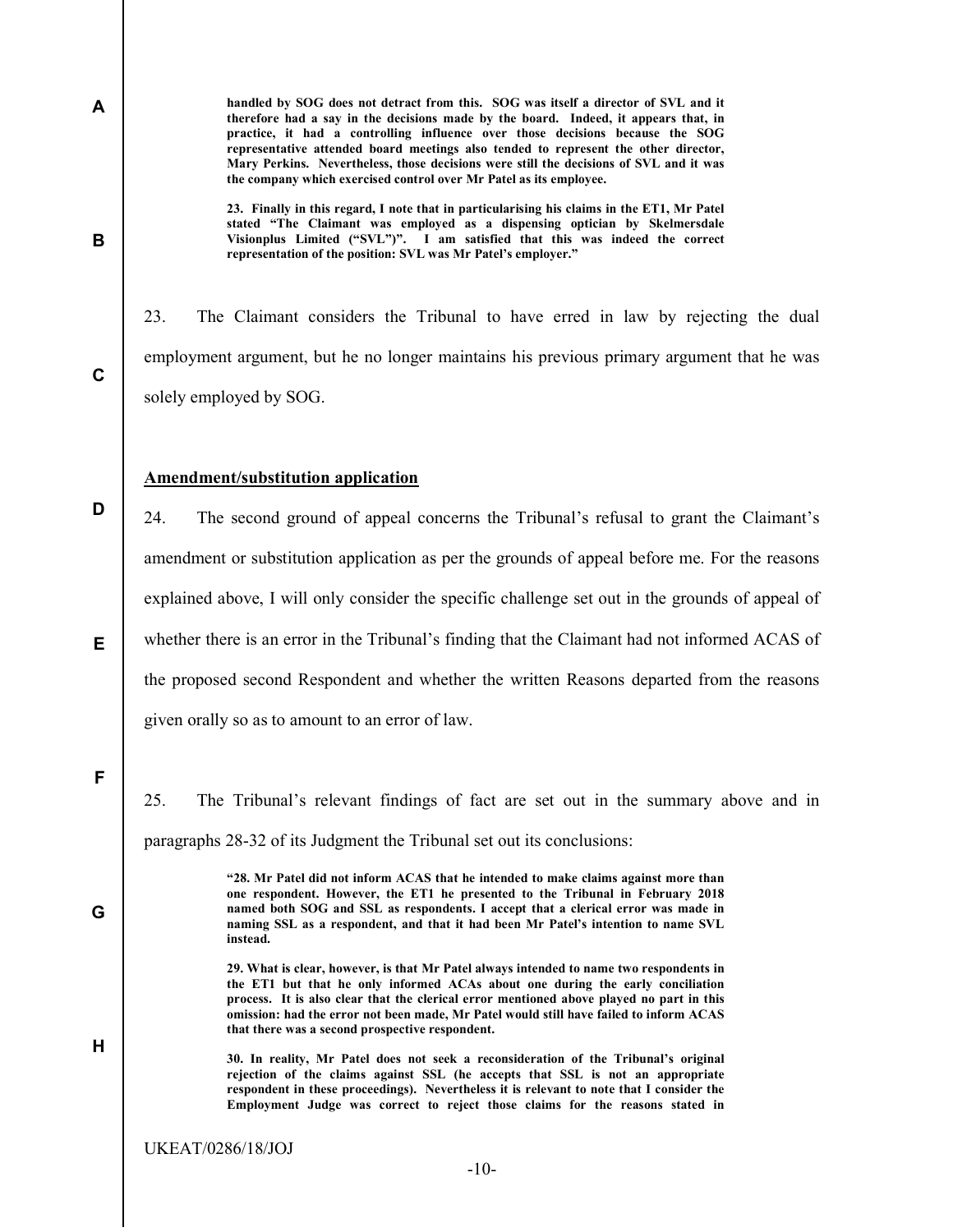paragraph 2 above<sup>1</sup>. Mr Patel had failed to comply with the early conciliation rules of procedure and, for this reason, he was unable to produce an early conciliation certificate naming SSL as a prospective respondent. It is important to note that this was not the result of a minor error in relation to a name or address: it is not the case, for example that Mr Patel had confused SSL with SOG, naming the latter when, in fact, he had intended to name the former. It had always been Mr Patel's intention to name SOG as an additional respondent in these proceedings.

31. It was argued on Mr Patel's behalf that he had been misled by the advice of the ACAS officer and that, in any event he had "substantially" complied with the early conciliation procedure because, in reality, SOG was pulling the strings and neither SSL nor SVL would have been capable of participating independently in a conciliation process. I do not accept these arguments. The relevant procedural requirements are quite simple and they are not onerous. A prospective claimant must comply with them fully before instituting relevant proceedings.

32. Had I found SSL to have been Mr Patel's employer, I would still have confirmed the rejection of his claims against that company for the reasons stated above. I therefore consider it appropriate to refused to add or substitute SVL as a respondent to the claims in exercise of the discretion under rule 34: to do otherwise would be to put Mr Patel in a more favourable position than he would have been in had he not made the error in naming SSL, rather than SVL, as a respondent in the ET1. That would seem a nonsensical and unjust outcome in these circumstances.

Disposal

33. In view of the fact that Mr Patel was not employed by SOG, that company is not an appropriate respondent to any of the claims made in these proceedings and, given that I have declined to add or substitute any other respondent, it follows that those claims fail and are accordingly dismissed."

#### Ground 2: Amendment/substitution

26. Dealing with the second ground first, the Claimant's recollection was that the Employment Judge said in his oral extempore reasons that he had accepted the Claimant's evidence that he had been misled by the advice of an ACAS officer. However, the written Reasons stated the Judge had not accepted the Claimant's evidence in that regard. It was common ground that the Claimant was granted permission to be recalled to give evidence specifically on his dealings with ACAS during the course of the hearing.

G

H

-

A

B

C

D

E

F

27. In the preparatory stages of this appeal the Employment Judge was asked for assistance. Given the passage of time and quite understandably, he had no memory of what he had said in

<sup>1 &</sup>quot;2. Following receipt of the ET1, the claims against SSL were rejected by the Tribunal because an Employment Judge considered that the ET1 instituted 'relevant proceedings' and that SSL was not the name of the prospective respondent on the ACAS early conciliation certificate to which the relevant early conciliation number related. That name was SOG, and the Employment Judge did not consider that the claimant had made a minor error in relation to a name or address such that it would not be in the interests of justice to reject the claim."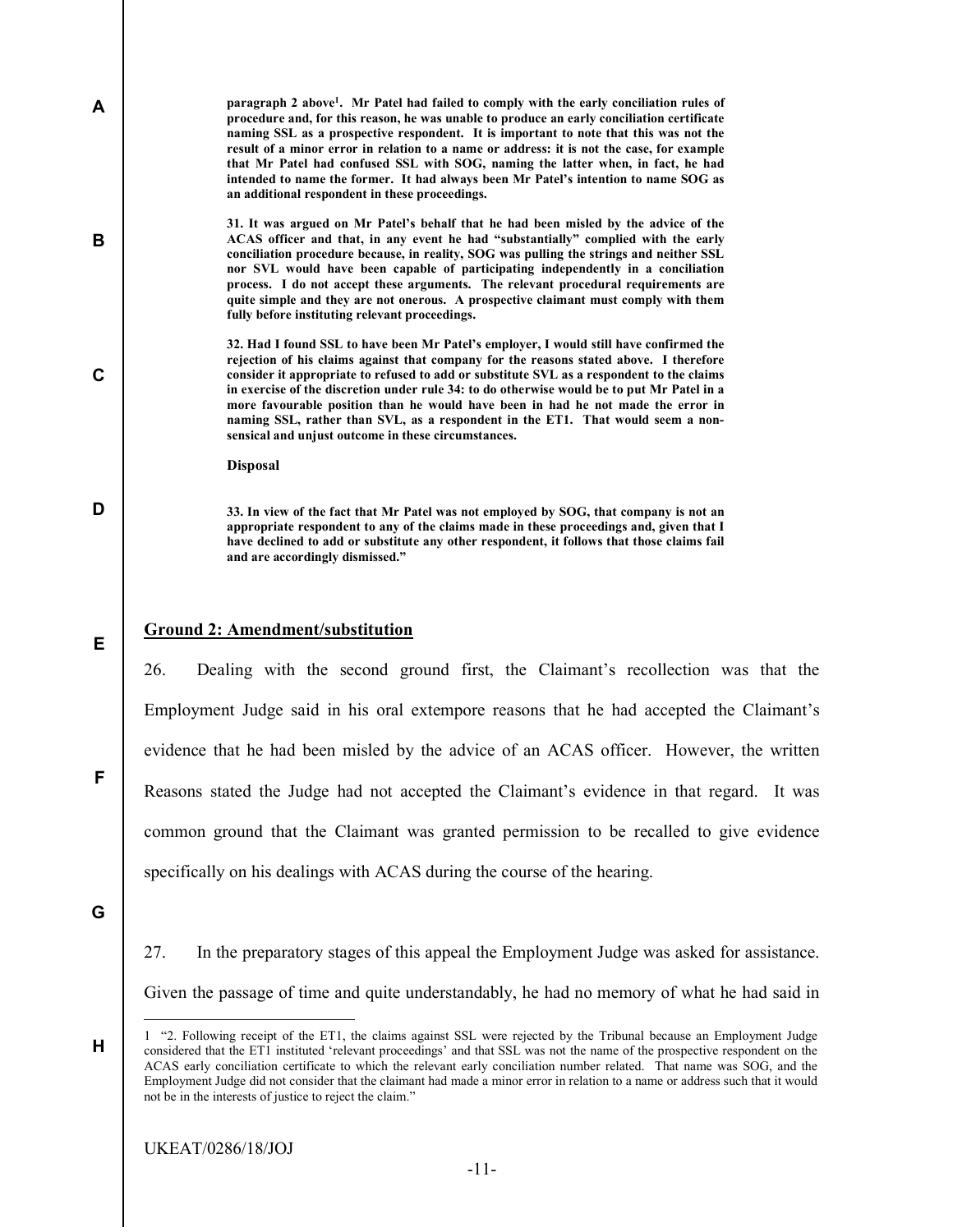A B his extempore judgment, but he helpfully produced the written notes he had made of the evidence and the notes he prepared from which to deliver his extempore reasons. Unfortunately, the recording of the oral extempore reasons was no longer available for technical reasons and it was not therefore now possible to obtain a transcript.

C

D

E

F

G

28. The Judge's notes of evidence and his notes for the extempore judgment do not support the Claimant's argument. Starting with the notes of evidence, the Judge explains that he had been unable to take a note of everything the Claimant said when he had been recalled to give evidence on the point, but his notes do not give any indication that the Claimant mentioned two prospective employers to ACAS. It supports the suggestion that the Claimant was unclear as to the exact identity of his employer but the question of duality or plurality of employers is totally absent. His evidence was that the ACAS adviser suggested he look at his dismissal letter to see who it was from both the Respondent's solicitors and the Employment Judge record his evidence that ACAS suggested he put SOG as his employer. The Respondent's note record him stating that the ACAS officer told him that if he named it incorrectly he would not be able to appeal. He was also asked about the legal advice he was receiving at that time. His evidence was that he was receiving legal advice in respect of his dismissal but not about the early conciliation procedure. The Claimant, as I understand it, did not take notes of that part of the proceedings.

H 29. There is also, I note, no mention of dual employment in the Claimant's witness statement prepared by him for the purposes of the Preliminary Hearing which only discusses SOG as his employer. The skeleton argument prepared by the Claimant's solicitors does not mention dual employment either, only inviting the tribunal to find under an Autoclenz v Belcher [2011] UKSC 41 analysis that SOG was in fact his employer.

UKEAT/0286/18/JOJ

-12-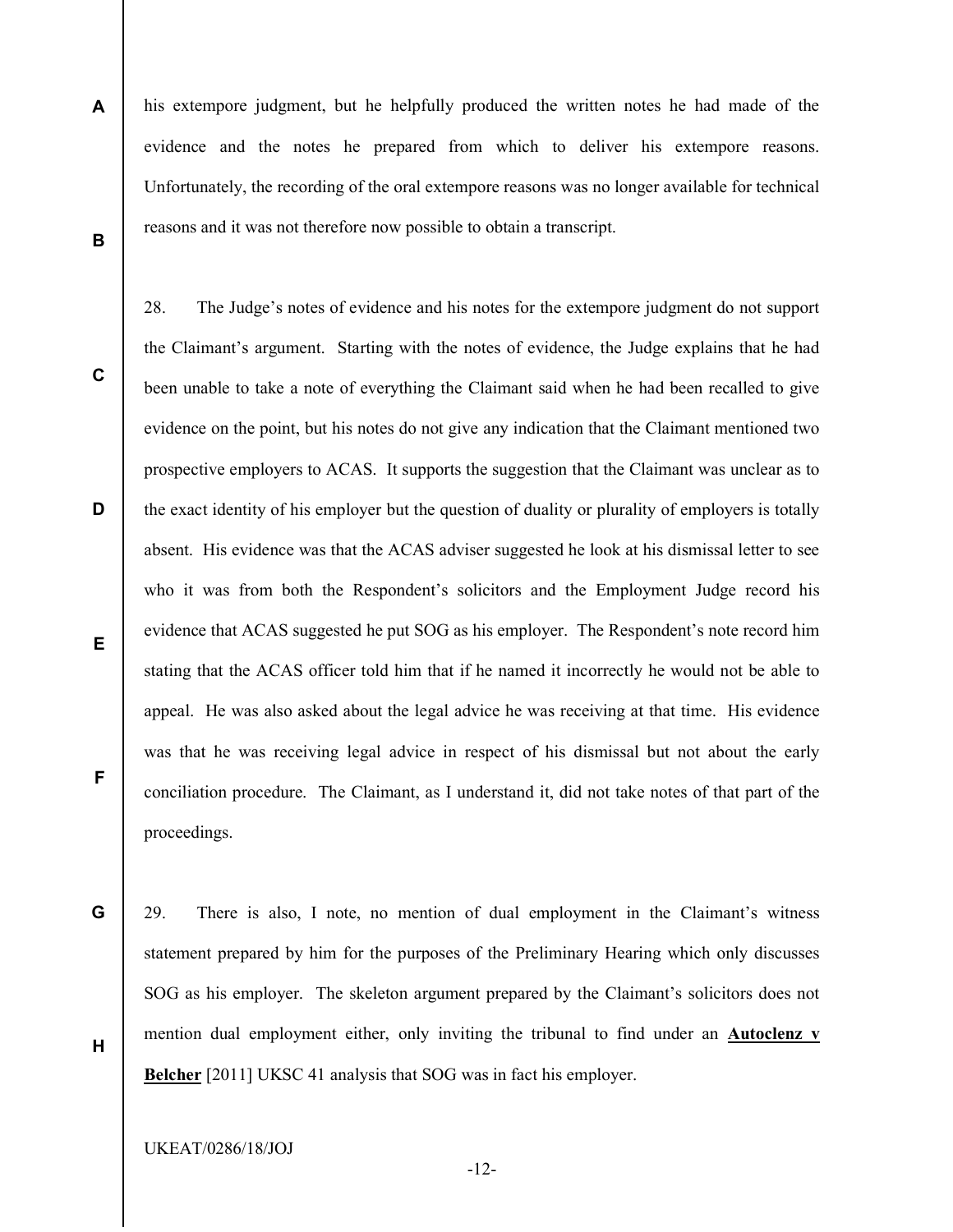- 30. The Employment Judge's and the Respondent's notes of the extempore judgment do not support the Claimant's contention that the written Reasons deviate materially from the oral reasons on the substitution/amendment point. Both record the Employment Judge stating that lack of an ECC is not normally fatal, and that the Claimant had intended to name two separate Respondents and that the judge accepted the SSL reference should have been to SVL. Nevertheless, it was also apparent that the Claimant did not comply with the requirements of ACAS for the first Respondent (SVL). This was not a case where the individual identified the wrong respondent, he clearly intended to claim against SOG and obtained an ECC in respect of them. On the reconsideration point the Judge therefore concluded that the initial Judge had been correct to dismiss proceedings against SSL. The Judge then posed the question: Should I substitute SVL? To which he answered his question in the negative since it would be inequitable for this to happen when it had been the Claimant's own mistake.
- 31. From the information before me, I therefore do not conclude that the Claimant has established that there was a material variation from the oral extempore to the written Reasons for the Tribunal's decision so as to affect the Tribunal Decision or amount to an error of law. The first point to note that there is no suggestion that the overall outcome was different – the Claimant's amendment application was refused in both the oral and written judgment and both sets of reasons and there was no inconsistency in that respect. Written Reasons were produced within a reasonable time when matters were still fresh in the Judge's mind which makes it unlikely that he said the exact opposite in his oral extempore reasons to the reasons set out in writing. Although the Employment Judge has no specific recollection now, there is nothing in the contemporaneous evidence available (the Employment Judge's notes of the evidence and the notes for his extempore judgment, the Respondent's notes of the hearing and the Claimant's written proof of evidence) to support the submission that he told ACAS that he had it in mind to
	- UKEAT/0286/18/JOJ

A

B

C

D

E

F

G

H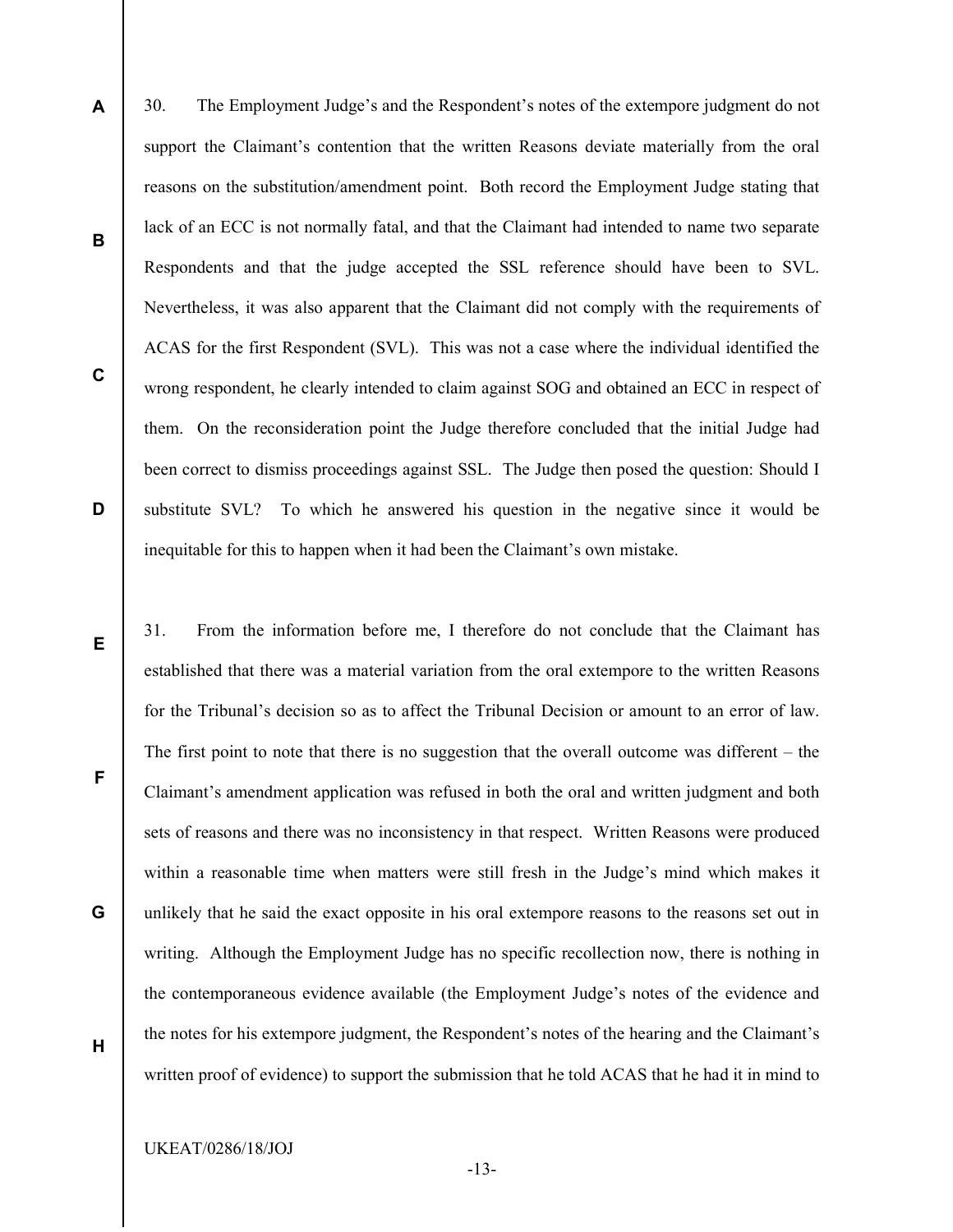A B bring his claim against two different corporate entities. Crucially, the Employment Judge's own notes prepared for the purposes of the extempore judgment do not support the Claimant's contention. Since the Respondent's contemporaneous notes of the oral judgment are very similar indeed to the Judge's notes it would seem that the Judge stuck to his script.

C

D

E

32. However, in any event, it would be very surprising for a Tribunal to make a finding that a Claimant had been misled by ACAS without the Tribunal having first given ACAS an opportunity to give evidence or make observations on the point. Normal practice would be, and natural justice would dictate, that ACAS would have an opportunity to give evidence, disclose any relevant notes and make submissions if the Employment Judge considered it arguable that ACAS had been at fault in a way which might affect whether to overlook apparent noncompliance with the early conciliation process.

33. I note too the general rule that the written Reasons of a Tribunal prevail over the oral: see the case of The Partners of Haxby Practice v Collen [2012] UKEAT/0120/12/DM, paragraphs 15 to 17 of Underhill P, as he then was, as cited and approved by Lady Wise more recently in Ministry of Justice v Blackford [2018] IRLR 688. Nothing on the facts of this case displaces that presumption.

F

G

34. I therefore reject the second ground of appeal. There is no error disclosed in the Tribunal's written Reasons in which it found that the Claimant had only informed ACAS of there being one Respondent during the early conciliation process. ACAS had therefore been correct to issue just one ECC on the basis of the information Mr Patel provided to them.

H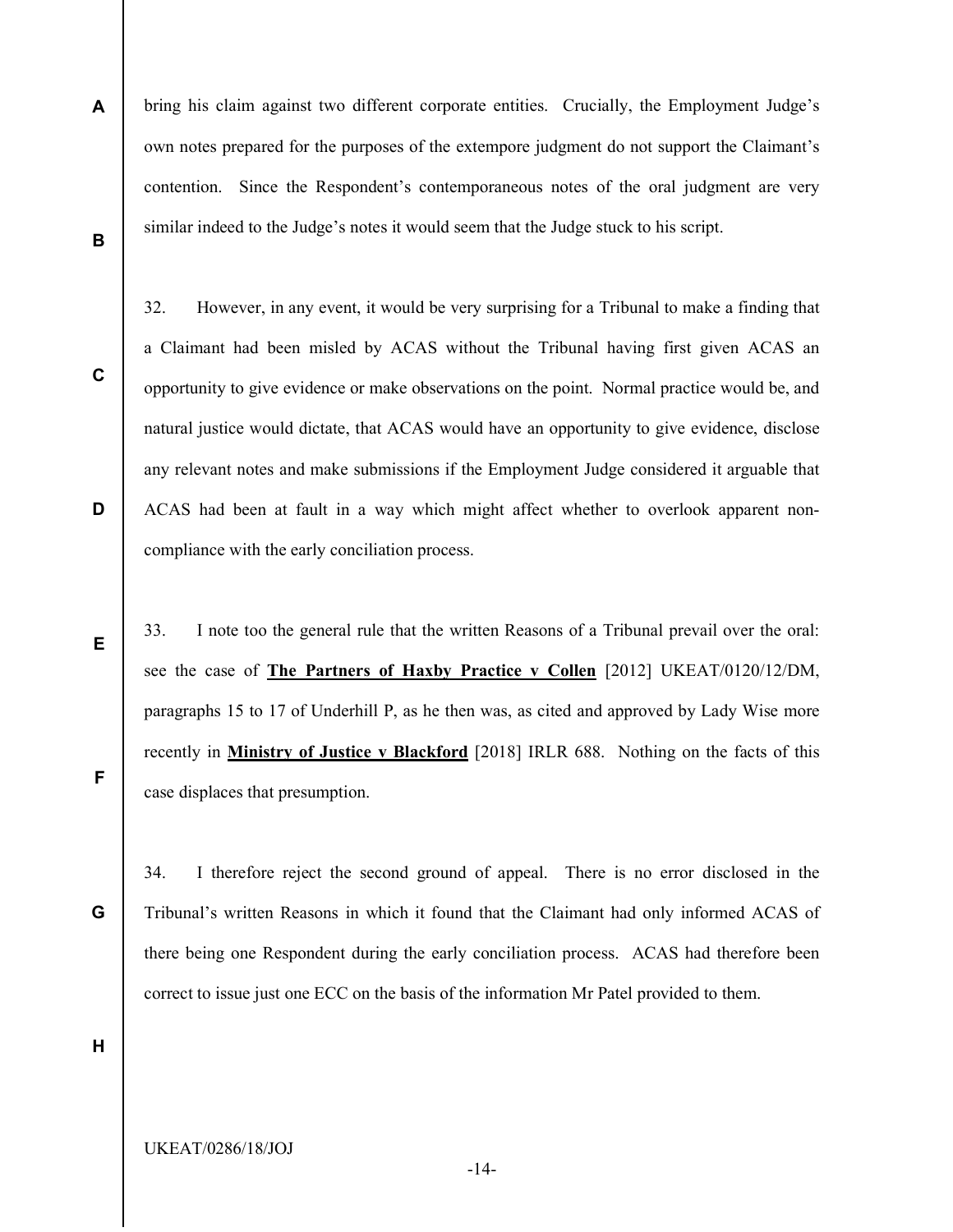A

#### Ground 1: Who was or were the Claimant's employer/s?

35. The Claimant claimed both unfair and wrongful dismissal requiring him to establish employee status as defined in section 230(1) ERA 1996 and also a breach of the EQA which defines employment more broadly in section 83(2)(a) as "Employment under a contract of employment, a contract of apprenticeship, or a contract personally to do work." I shall start with the broader definition of employee under **EQA** since if the Claimant cannot establish employment with SOG under that broader definition, he will inevitably fail to establish employment status for the purposes of ERA 1996.

C

B

D 36. Mr Ogun had not prepared a written skeleton argument for today's hearing as he and his solicitors considered the grounds of appeal to be sufficiently detailed. The Claimant's arguments were that the Judge's conclusion was inconsistent with the express terms of the Shareholders' Agreement. It was the Claimant's case that he had a dual employment relationship governed by two agreements: the Shareholders' Agreement with SOG and the Service Contract with SVL of which the Shareholders' Agreement was dominant. He relied in particular on clause 3.5 of the Shareholders' Agreement which stated that:

> "3.5 For the avoidance of doubt the Parties agree that for the Business to succeed, the A Directors [which included the Claimant] will be required to make a full-time contribution of their time to their duties at the Premises, notwithstanding any terms agreed in their service contract or any rights applicable under employment law."

and 19.3.6 which Mr Ogun described as effectively allowed the Respondent to force through variations to the terms of the Service Contract even though SOG was not a party that contract. To put it in context, clause 19.3.6 formed part of the Bad Leaver provisions which could be triggered resulting in the issue of a Purchase Notice in respect of the Recipient's shares if certain specified variations or modifications to, inter alia, the Service Contract were not agreed to. The variations could only be made at a minimum of 5 yearly intervals and could be no more

E

F

G

H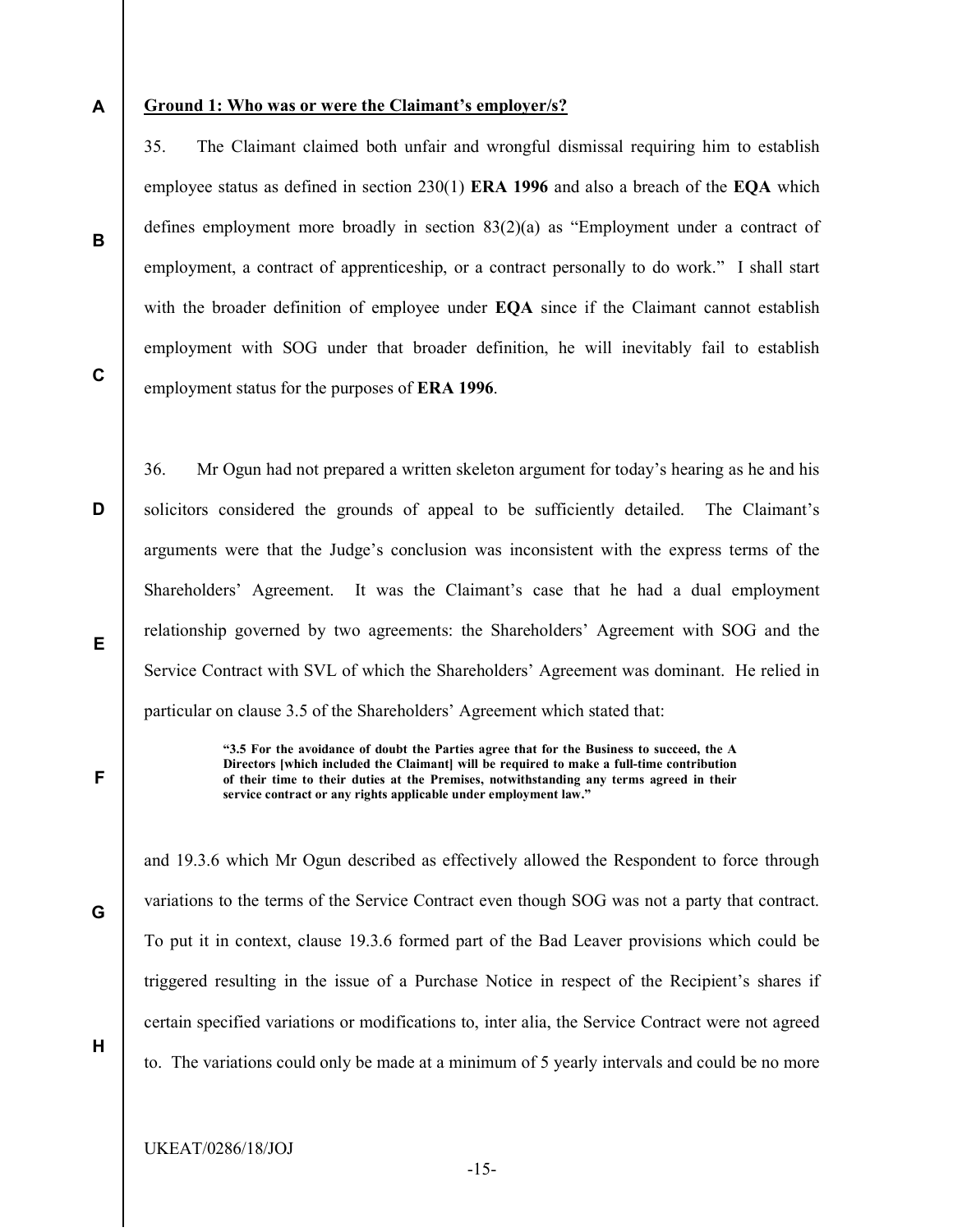extensive than necessary to bring the Service Contract into line with standard terms offered to new participants in other Specsaver Stores.

37. The Claimant submitted that the Shareholders' Agreement contained all of the essential

component parts of a contract of employment such as the definition of working hours (clause 1)

and place of work (clause 3.1) and which required the Claimant to execute the Service Contract

in the Agreed Form on completion of the Shareholders' Agreement. The Shareholders'

Agreement constituted and governed the employment relationship between the Claimant and

SOG and the Service Contract governed the employment relationship between the Claimant and

SVL. The Tribunal had wrongly considered it as a binary choice to choose between either the

Service Contract or the Shareholders' Agreement, when, properly interpreted, they were both

employment contracts with the Claimant having two employers.

B

A

C

D

E

F

38. The Respondent resisted the appeal and considered the Tribunal Judgment impeccable in fact and law. The Judge had been correct to determine that the Shareholders' Agreement was not a contract of employment. The Shareholders' Agreement divided responsibility as between the A and B shareholders (who were also statutory directors of SSL and SVL) agreed to divide responsibility between them for the day to day operation of the store. The Claimant and his initial co-JVP were delegated responsibility for attending and managing the store on a day to day basis recruiting staff etc for which they shared the profits made by SSL/SVL. SOG was paid a management fee by SSL for various services and would be paid additional fees for additional services, such as grievance and disciplinary investigations, if asked by the Directors of SVL or SSL to do so. The JVPs worked for and were paid by SVL as employees of SVL.

H

G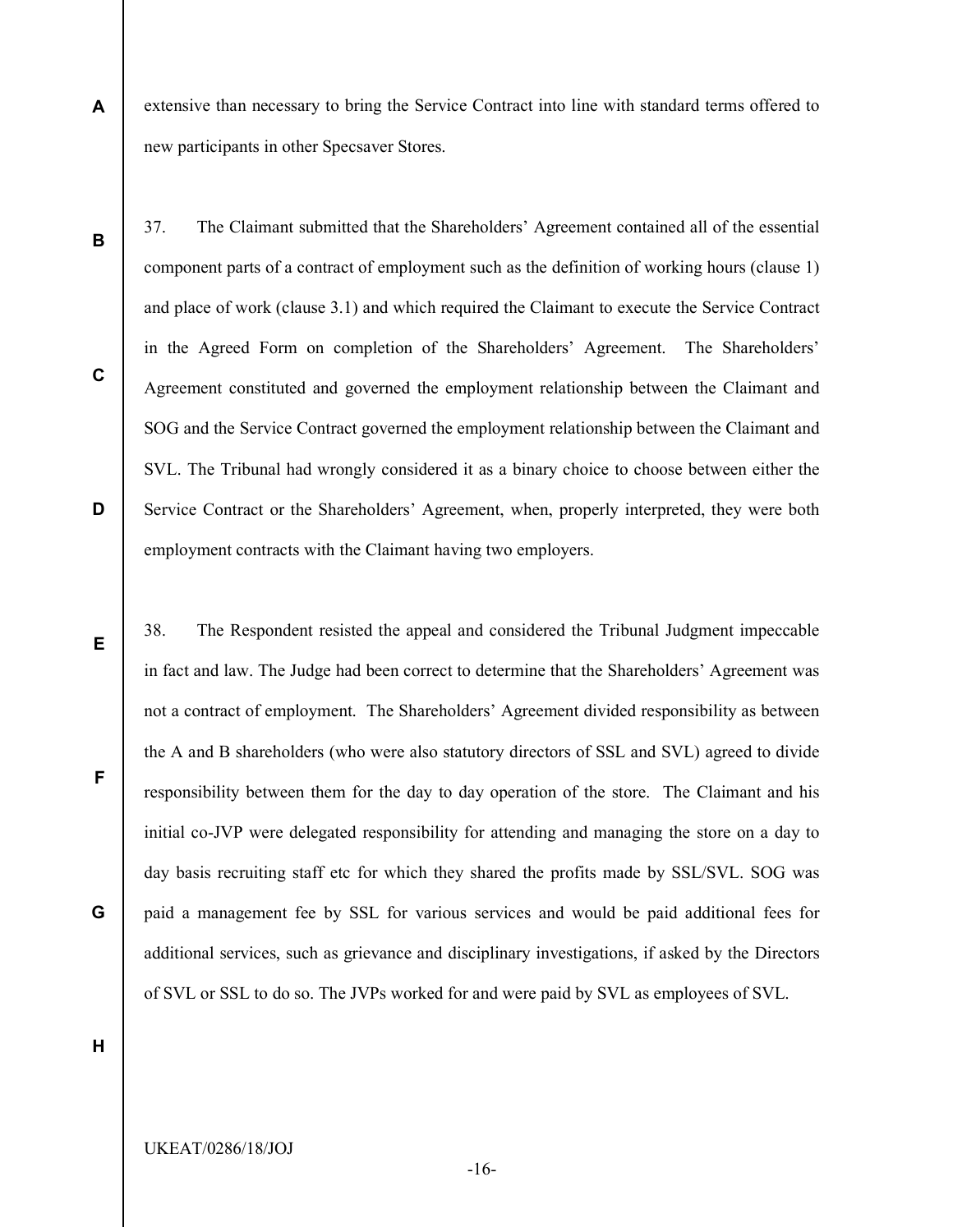A 39. The Claimant was not employed by SOG, did not provide services to SOG and was not paid by SOG – there was no wage/work bargain. Any control or direction SOG exercised was done on behalf of SVL, for example as a member of the board of directors of SVL. There was, and could be, no dispute by the Claimant that the Service Contract between him and SVL was genuine and not a sham arrangement.

# Discussion and conclusion

40. Unlike in the theatre<sup>2</sup>, it is a well-established principle of employment law that in general terms one employee cannot simultaneously have two employers (Laugher v Pointer (1826) 5 B & C 547). The reason why the concept of dual employment has such theatrical comedic potential derives from the confusion and farcical consequences that can arise from competing and contradictory instructions being given by two employers to one employee. It was also a seam mined by Laurel and Hardy, so slapstick potential too.

E

F

G

B

C

D

41. In the context of establishing vicarious liability for the negligent act of a workman, depending on the precise facts of the case it is possible for dual vicarious responsibility to arise and be shared as between a general and temporary employer, where for, example, a workman has been loaned or hired from one employer to another and where control is shared between the general and temporary employers (see Viasystems (Tyneside) Ltd v Thermal Transfer (Northern) Ltd [2006] ICR 327 and Hawley v Luminar Leisure Ltd [2006] IRLR 817). The policy consideration for such a development is to ensure that individuals are properly compensated for tortious acts.

H

-

<sup>&</sup>lt;sup>2"</sup>One Servant, Two Masters" or "The servant of Two Masters" Carlo Goldoni 1746 to "One Man, Two Guvnors" Richard Bean, National Theatre starring James Corden 2011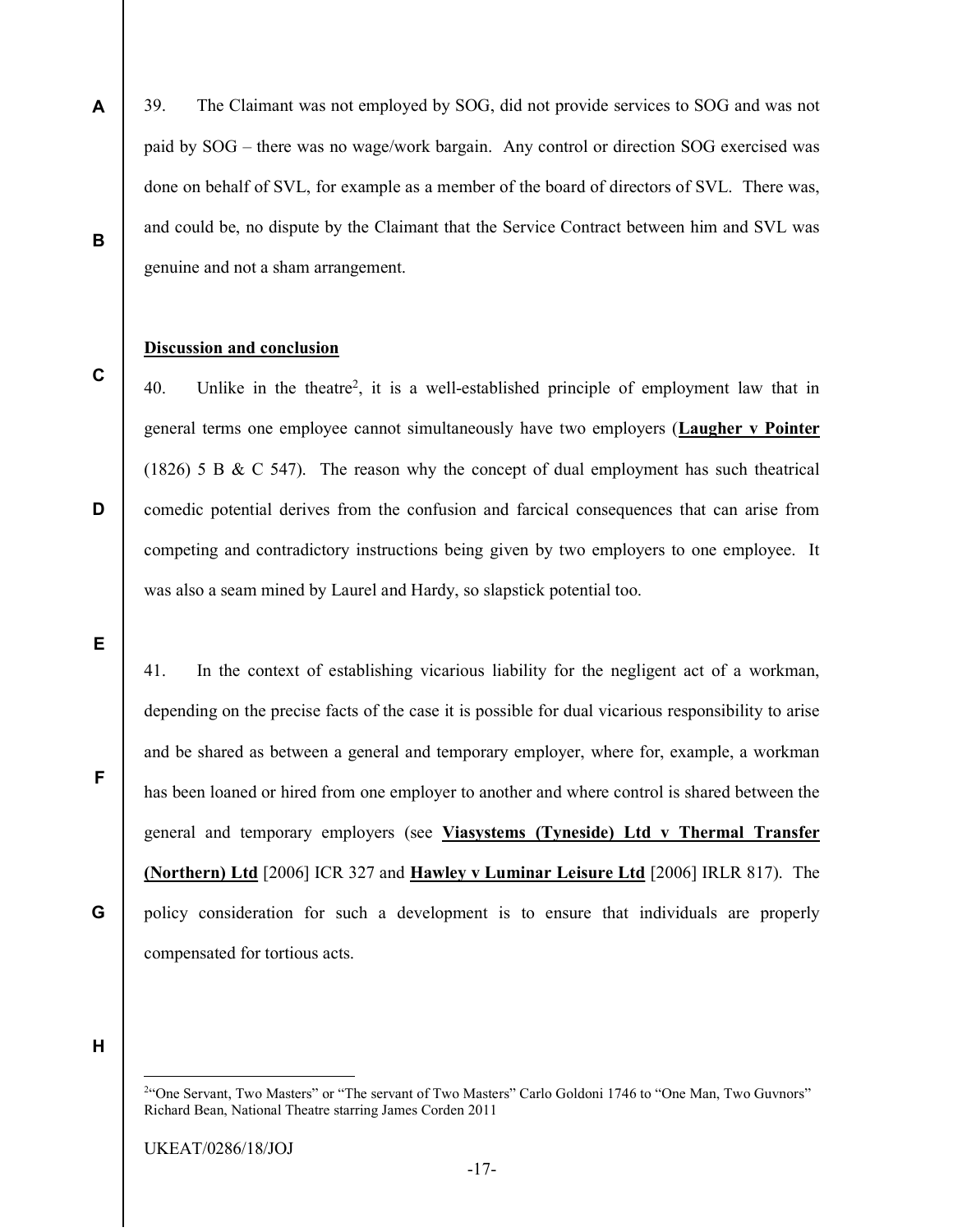A B C D 42. As noted in Cairns v Visteon UK Ltd [2007] ICR 616 by HHJ Peter Clark, interestingly the line of cases of dual vicarious liability for breach of tortious duties in the employment context such as **Viasystems** are not referred to in the employment contract line of authorities such as Dacas v Brook Street Bureau (UK) Ltd [2004] EWCA Civ 217. Judge Clark noted that both Mummery and Sedley LLJ were wary of the concept of a contract of service between a worker and both the employment agency and end user considering it "more problematical" than a contract between the worker and either the end-user, or to imply a contract with the agency. The mischief Sedley and Mummery LLJ were seeking to address in Dacas was the possibility of Mrs Dacas having no employer against whom she could enforce her statutory and contractual employment rights, which defied common sense and risked a lacuna in legal protection for employment law rights. Judge Clark continued:

> "17. However, where it is common ground that she is employed by the agency, and thus is protected under Part 10, [Employment Rights Act], we can see no good policy reason for extending that protection to a second and parallel employer. If the only reason is, as appears to be the argument for the claimant in the present case, that she would have a better prospect of establishing unfair dismissal against the end-user rather than the agency, then we can see no basis for departing from what has been the common understanding from at least the judgement of Littledale J in Laugher v Pointer [5 B & C 547 in 1826]. A servant cannot have two masters. That of course does not prevent him from having different employers on different jobs, or as in the case for example of Land v West Yorkshire Metropolitan County Council [1981] ICR 334, severable parts of the same contract of employment with one employer."

43. In Cairns Judge Peter Clark went on to explore some of the practical complications that would flow from a finding of dual employment given the structure of ERA 1996. Which employer would be responsible for conducting the disciplinary hearing? In a redundancy situation upon whom would the consultation obligations fall? How would any unfair dismissal compensation be apportioned as between dual employers? Not insurmountable he concluded, but all requiring further consideration.

H

E

F

G

44. In the context of an EQA claim, the provisions concerning ancillary prohibited conduct and the aiding and abetting provisions in Part 8 would also address potential gaps or lacunae in

-18-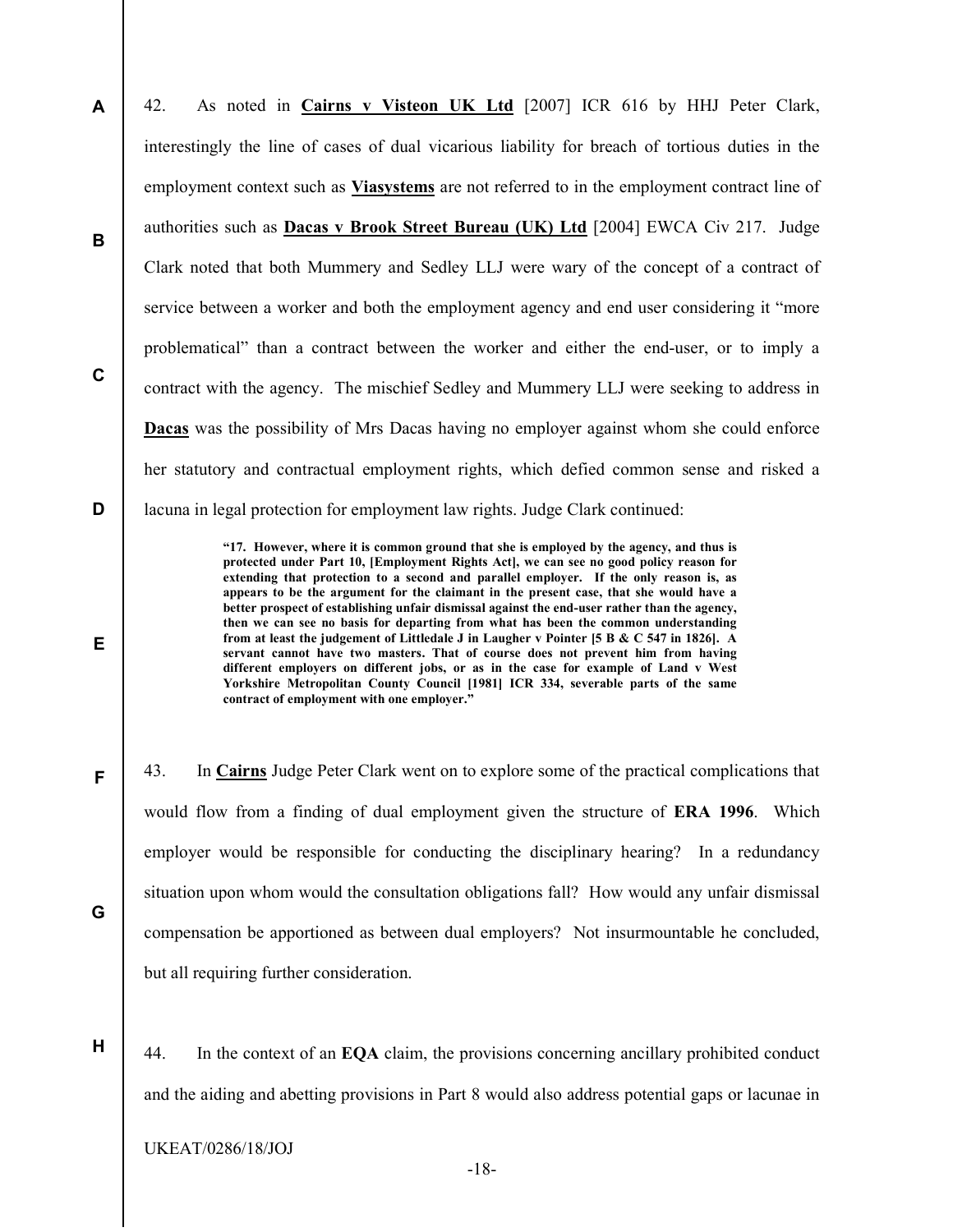A liability in appropriate cases by application of the one employer only principal. The Claimant did not seek to argue that SOG was a secondary party under Part 8 however.

B

C

D

E

F

G

45. Both in its interpretation of the law, and the facts before it, the Tribunal in this case was perfectly entitled to conclude that there was no dual employment relationship and there is no error of law in its conclusions. The Shareholders' Agreement is exactly that: it regulates the rights and responsibilities as between the three shareholders - the Claimant, the other JVP and SOG on the one hand and the limited company whose shares they own (SSL) on the other. We know that the Claimant had a non-sham Service Contract with SVL which was the whollyowned subsidiary of SSL. He was not also employed in parallel by SOG by dint of the Shareholders' Agreement.

46. The Claimant has sought to identify one or two references in the Shareholders' Agreement that pertain to work but that does not make the Shareholders' Agreement a contract of employment. For example, the reference in clause 3.5 to devoting their full-time attention to the job does not amount to a wage/work bargain and is not therefore an obligation personally to perform work for SOG. It was a reinforcement of his obligation personally to provide his services to SVL. The Tribunal's findings of fact also were clear that the reality on the ground, the factual matrix as referred to Autoclenz v Belcher, did not depart from the written Shareholders' Agreement or the Service Contract. For all intents and purposes, the Claimant was an employee of SVL alone. The reference to the contribution of Capital A Directors in the Shareholders' Agreement is a reference to the director's duties. It does not thereby become a service contract.

H

-19-